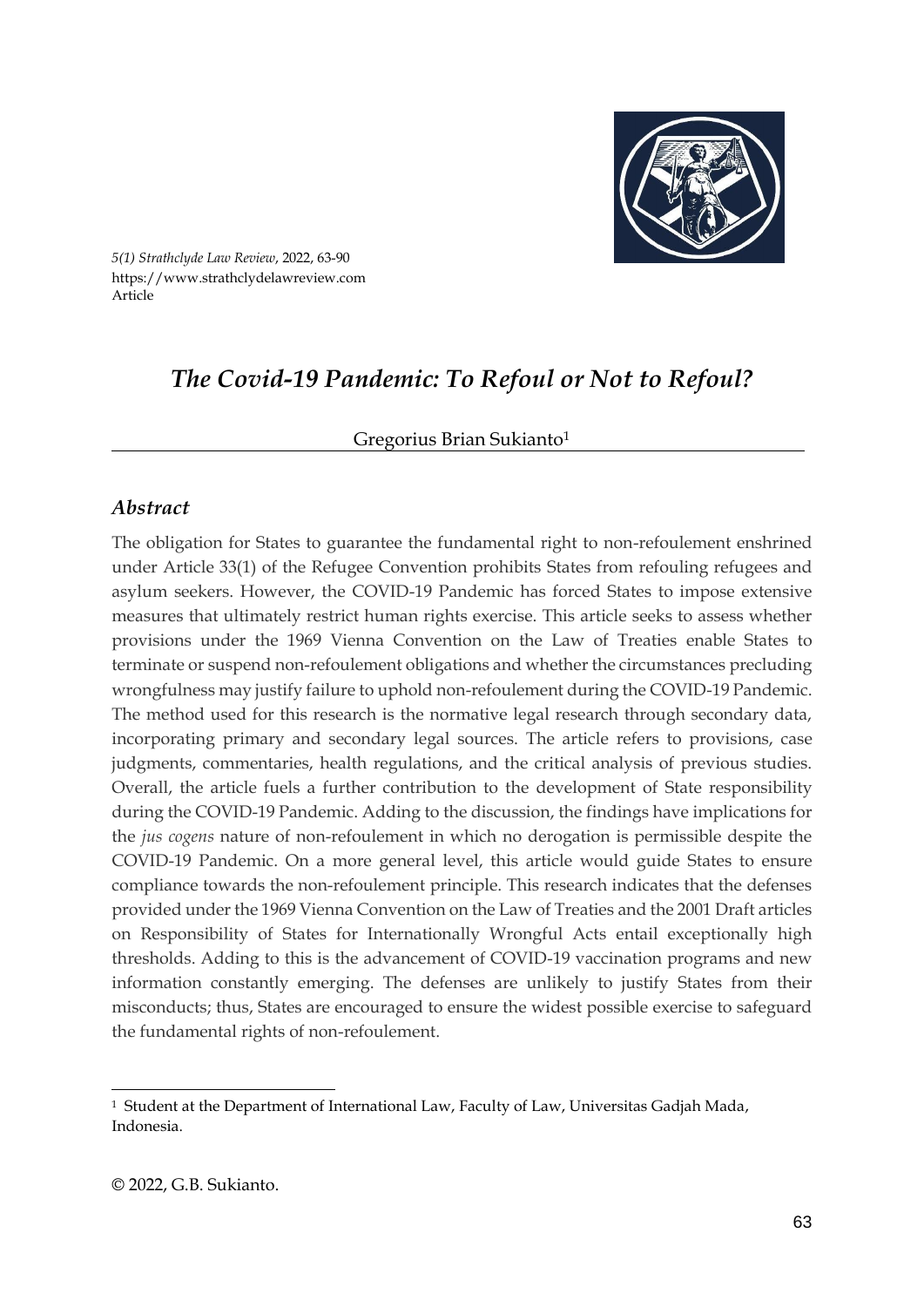# *1. Introduction*

Undoubtedly, the COVID-19 Pandemic has severely impacted the mobility and free movement of individuals. As the Pandemic progresses, the position of refugees remains further uncertain as States push for restrictions to address the situation. Restrictions imposed by States have prominently deprived refugees of fundamental rights guaranteed under customary international law, international human rights law, and refugee law.<sup>2</sup> Amongst impaired rights include the principle of non-refoulement, which essentially safeguards refugees against forcible removals from any State jurisdiction provided that a potential risk of harm exists in the receiving State. <sup>3</sup> The legal framework for the principle essentially derives from Article 14(1) of the Universal Declaration of Human Rights ('**UDHR**'), which provides that universal entitlement towards the right to seek and enjoy asylum from persecution in other States. Despite the UDHR's non-binding nature, the Declaration represents the umbrella for human rights instruments. Among various legal instruments is the 1951 Convention Relating to the Status of Refugees (**'Refugee Convention**'), evident under its preamble. In this sense, the non-refoulement principle reflected in the Refugee Convention by virtue of Article 33(1), which essentially prohibits States from expelling or returning refugees to territories where their life or freedom is at risk on account of race, religion, nationality, a specific social group, or political opinion. Such framework is further enforced in the 1967 Protocol to the Refugee Convention. Notably, the principle is also embodied in other international and regional human rights instruments.<sup>4</sup>

In October 2020, the United Nations Refugee Agency (UNHCR) reported a significant number of States blocking entry upon their frontiers due to the Pandemic, with no

<sup>2</sup> UNHCR 'The principle of *non-refoulement* under international human rights law', Documents, 5 July 2018.

<sup>3</sup> Ibid*.*

<sup>4</sup>1984 Convention against Torture, and other Cruel, Inhuman or Degrading Treatment of Punishment (adopted 10 December 1984, entered into force on 26 June 1987) Article 3; 1969 American Convention on Human Rights (adopted 22 November 1969) Article 22(8); 1957 European Convention on Extradition (adopted 13 December 1957, entered into force 18 April 1960) Article 3(2); 1981 Inter-American Convention on Extradition (adopted 25 February 1981, entered into force 28 March 1992) Article 4(5).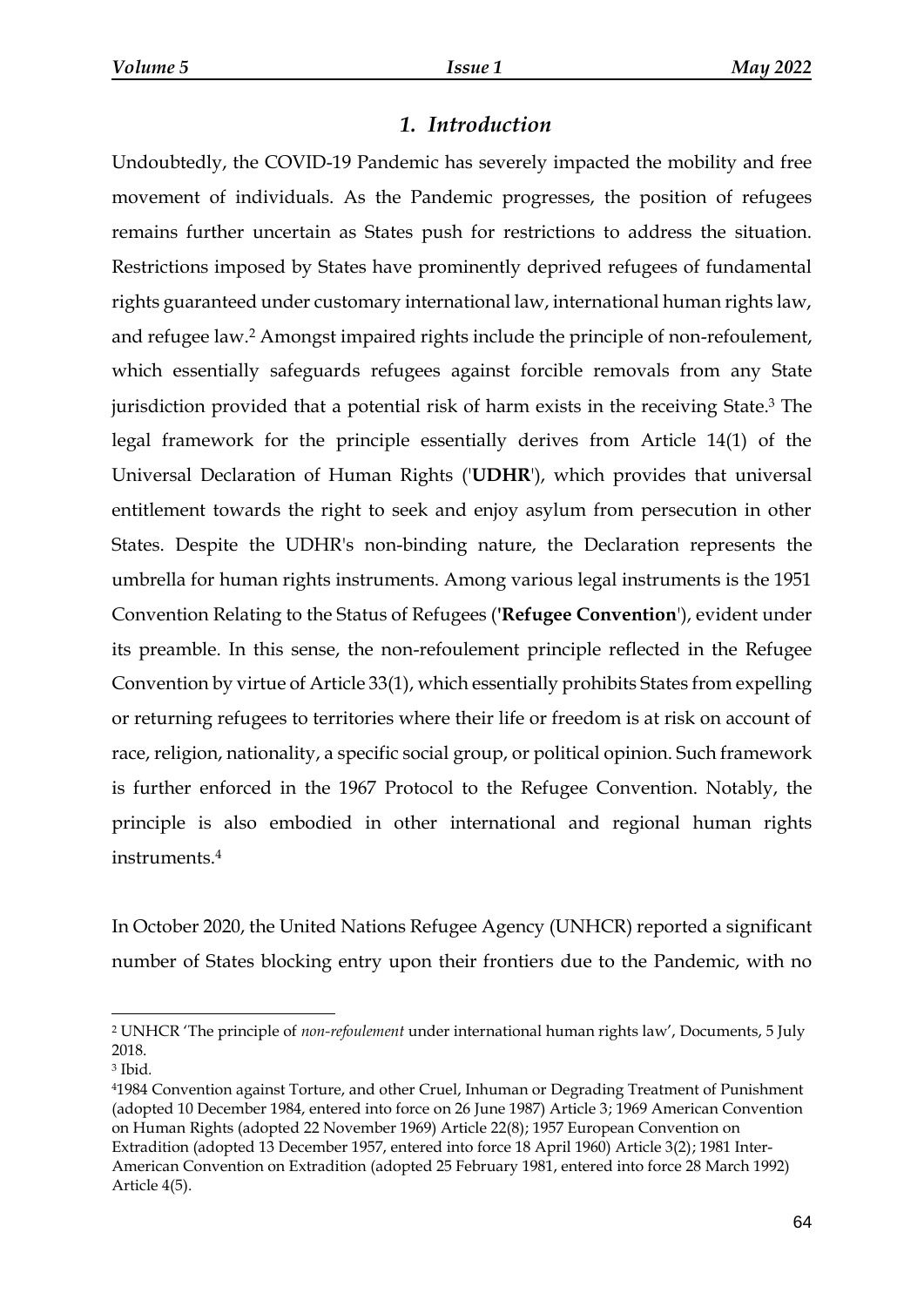further exceptions for refugees and asylum seekers.<sup>5</sup> Among others, the US enforced order in March 2020, which urged the immediate deportation of unauthorized refugees and asylum seekers at frontiers.<sup>6</sup> Additionally, States have pursued extensive restrictions, which include the limits of entry towards seaports.<sup>7</sup> Correspondingly, this indicates an alarming number of States have adopted similar measures in light of the COVID-19 Pandemic. Thus, consequently risking potential harm upon refugees and asylum seekers sent to their receiving States, therefore violating obligations under the principle of non-refoulement. Therefore, an important topic that gave rise to many discussions concerns the justification of the Pandemic as premises for States to disregard international responsibilities of non-refoulement.

To address this, this discussion is divided into three main sections. First, I will start by explaining the extra-territorial application of the non-refoulement principle. Second, I will discuss the grounds for inaction treaty under the Vienna Convention on the Law of Treaties ('**VCLT**'). Third, I will continue to assess the circumstances precluding wrongfulness under the International Law Commission (ILC) Draft Articles on the Responsibility of States for Internationally Wrongful Acts ('**ARSIWA**').

# *2. Principle of non-refoulement: Extra-territoriality*

The extra-territoriality of the non-refoulement principle is deemed vital towards its application. This shall be assessed through the general rule of interpretation under Article 31 of VCLT through assessing the '*ordinary meaning to be given to the terms of the treaty in their context in light of its object and purposes'*.

<sup>5</sup> UNHCR Staff, 'COVID-19 crisis underlines need for refugee solidarity and inclusion' *UNHCR* (29 April 2021) <https://www.unhcr.org/news/latest/2020/10/5f7dfbc24/covid-19-crisis-underlinesneed-refugee-solidarity-inclusion.html#:~:text=solidarity%20and%20inclusion-

<sup>,</sup>COVID%2D19%20crisis%20underlines%20need%20for%20refugee%20solidarity%20and%20inclusio n,people%2C%20says%20UNHCR%27s%20Gillian%20Triggs> accessed 29 April 2021.

<sup>6</sup> Centers for Disease Control and Prevention, 'Order Suspending Introduction Of Certain Persons From Countries Where A Communicable Disease Exists' (Atlanta Department of Health and Human Services 2020).

<sup>7</sup> Lorenzo Tondo, 'Italy Declares Own Ports 'Unsafe' to Stop Migrants Arriving' *The Guardian* (Palermo, April 8, 2020) < [https://www.theguardian.com/world/2020/apr/08/italy-declares-own](https://www.theguardian.com/world/2020/apr/08/italy-declares-own-ports-unsafe-to-stop-migrants-disembarking)[ports-unsafe-to-stop-migrants-disembarking>](https://www.theguardian.com/world/2020/apr/08/italy-declares-own-ports-unsafe-to-stop-migrants-disembarking) accessed 25 May 2021.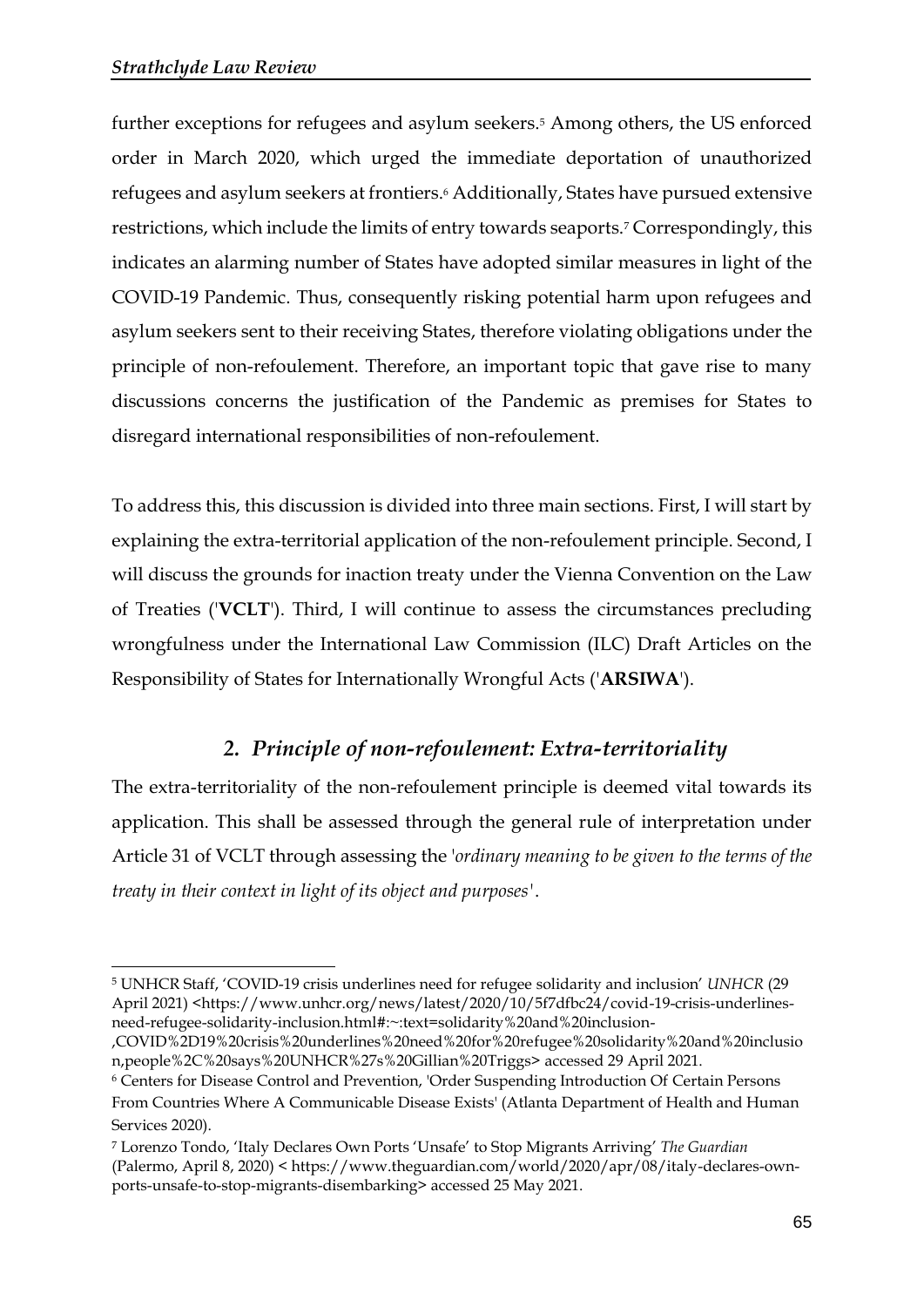Further, Article 33(1) of the Refugee Convention provides that State parties are prohibited to '*expel or return ("refouler") a refugee in any manner whatsoever to the frontier of territories where his life or freedom would be threatened*.' The focus is centered towards the individual's final destination instead of the origin from the provision's wording.<sup>8</sup> In its ordinary meaning, 'return' is defined as 'to come or go back to a previous place'. 9 This provides no understanding of its limitation to refugees within State territory.

Moreover, Dr. Paul Weis has clarified that in Belgium and France, the term 'refoulement' is applied to circumstances of non-admittance by the frontier.<sup>10</sup> The application of the teleological approach further justifies the extra-territorial nature of Article 33 of the Refugee Convention. In light of the Convention's object and purposes, paragraph 2 of the preamble establishes its purpose to *assure refugees the widest possible exercise of these fundamental rights and freedoms*. <sup>11</sup> In this sense, *in any manner whatsoever*  is to be construed in light with the object and purposes of the Convention per Article 31 of VCLT. Therefore, limiting the non-refoulement principle from the extraterritorial application is deemed inconsistent with the Refugee Convention's object and purposes, since ensuring adequate protection of refugees would require application within State territory and its frontiers.<sup>12</sup> Consequently, a restrictive interpretation of Article 33(1) would prevent fulfillment of the Refugee Convention's object and purposes. In this manner, Article 33(1) of the Refugee Convention shall provide various measures to ensure refugee protection, including admission at frontiers,<sup>13</sup> further affirming its extra-territorial nature.

<sup>8</sup> Gregor Noll, 'Seeking Asylum at Embassies: A Right to Entry under International Law?' (2005) 17 International Journal of Refugee Law 542, 553.

<sup>9</sup> See: *Cambridge Dictionary*, available at: https://dictionary.cambridge.org/dictionary/english/return <sup>10</sup> UNHCR, 'The Refugee Convention, 1951: The Travaux préparatoires analysed with a Commentary by Dr. Paul Weis,' 1990, 210.

<sup>11</sup> Fabiane Baxewanos, 'Non-Refoulement and Extraterritorial Immigration Control – The Case Of Immigration Liaison Officers', *Seminar in International Law* (2013) 10-11.

<sup>12</sup> UNHCR, 'UNHCR Note on the Principle of Non-Refoulement' (1997).

<sup>&</sup>lt;sup>13</sup> Sir Elihu Lauterpacht and Daniel Bethlehem, 'The Scope and Content of the Principle of Non-Refoulement: Opinion' in Erika Feller, Volker Türk and Frances Nicholson (eds), *Refugee Protection in International Law: UNHCR's Global Consultations on International Protection* (Cambridge University Press 2003), par. 78-79.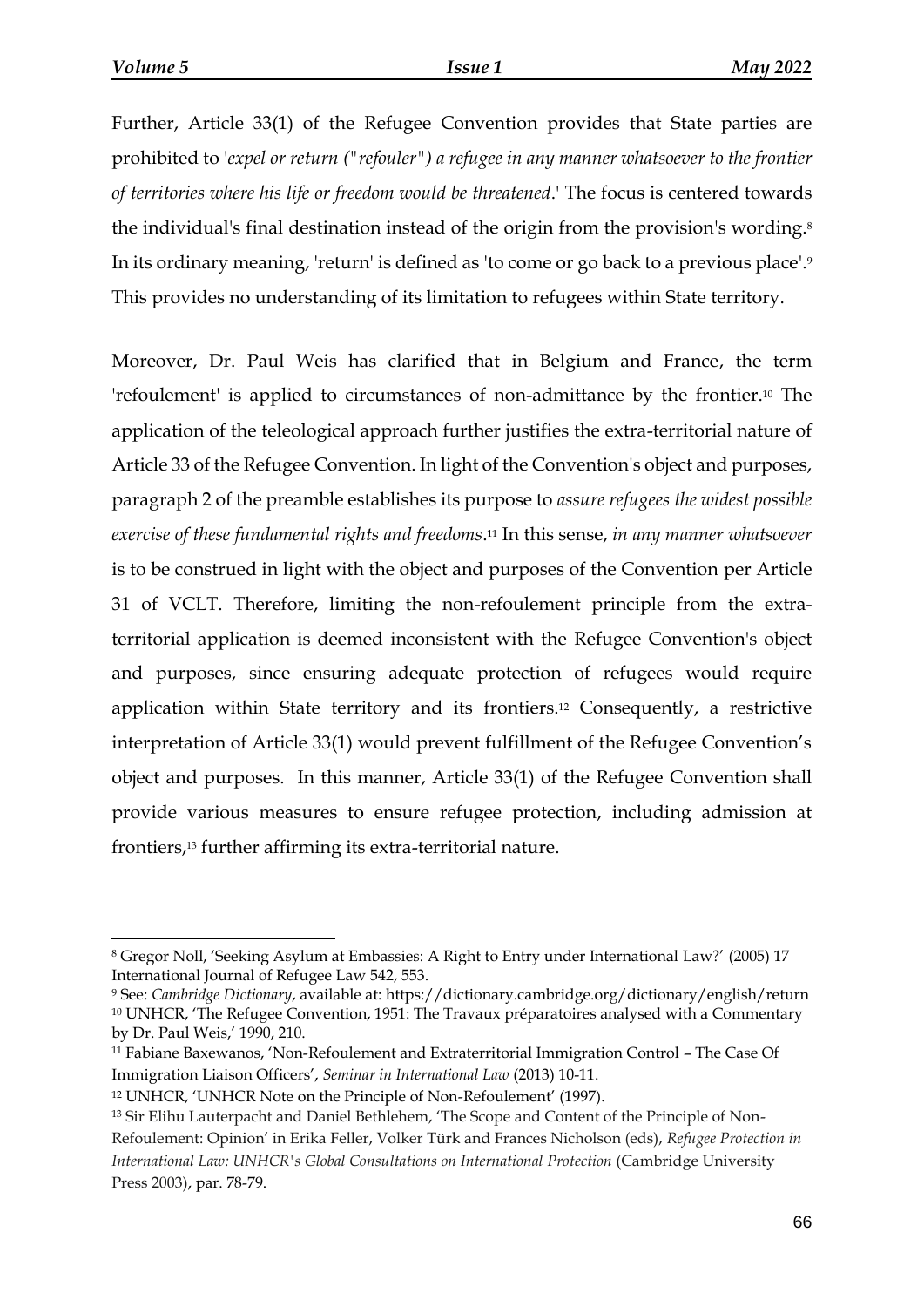Prominently, in the *Sale* case, the United States has intercepted Haitian asylum seekers at sea, forcibly sending them to their State of origin.<sup>14</sup> The United States government was convinced that the non-refoulement principle is strictly applicable towards refugees located within their jurisdiction. The Supreme Court further declared that Article 33(1) of the Convention, in light of its negotiating history, shall not apply extraterritorially.<sup>15</sup> Such interpretation is deemed inconsistent with the United Nations High Commissioner for Refugee (UNHCR) *amicus curiae* brief on the present case which asserts the extra-territorial nature of the non-refoulement principle.<sup>16</sup> On the same manner, the Inter-American Commission on Human Rights further argued that Article 33 is not limited geographically which would justify its enforcement within the high seas.<sup>17</sup> Correspondingly, the UNHCR has affirmed the extra-territorial application through its Advisory Opinion on the Extraterritorial Application of Non-Refoulement Obligations under the 1951 Convention relating to the Status of Refugees and its 1967 Protocol ('**Advisory Opinion**'). 18

In essence, an understanding of the extra-territorial application further provides that States may be held responsible for breaching non-refoulement obligations through the non-admittance of refugees and asylum seekers at frontiers. This understanding is crucial towards understanding the following sections that revolve around the State conduct of the non-admittance of refugees and asylum seekers at State frontiers.

# *3. Termination and Suspension during the COVID-19 Pandemic*

*A. Overview*

<sup>14</sup> The *Haitian Centre* for *Human Rights et al*. *v*. *United States*, Case 10.675, Report No. 51/96, Inter-Am.C.H.R.,OEA/Ser.L/V/II.95 Doc. 7 rev. at 550 (1997).

<sup>15</sup> Oxford University Press, 'The Haitan Refoulement Case: A Comment' (1994) 6 International Journal of Refugee Law 103, 104.

<sup>16</sup> Brief Amicus Curiae of the Office of the United Nations High Commissioner for Refugees in Support of Respondents, Sale v. Haitian Centers Council, Inc.

<sup>17</sup> The *Haitian Centre* for *Human Rights et al*. *v*. *United States,* Case 10.675, Report No. 51/96, Inter-Am.C.H.R.,OEA/Ser.L/V/II.95 Doc. 7 rev. at 550 (1997); Andrew Brouwer and Judith Kumin, 'Interception and Asylum: When Migration Control and Human Rights Collide, 21(4) Refuge: Canada's Journal on Refugees, 16.

<sup>18</sup> UNHCR, Advisory Opinion on the Extraterritorial Application of Non-Refoulement Obligations under the 1951 Convention relating to the Status of Refugees and its 1967 Protocol' (26 January 2007).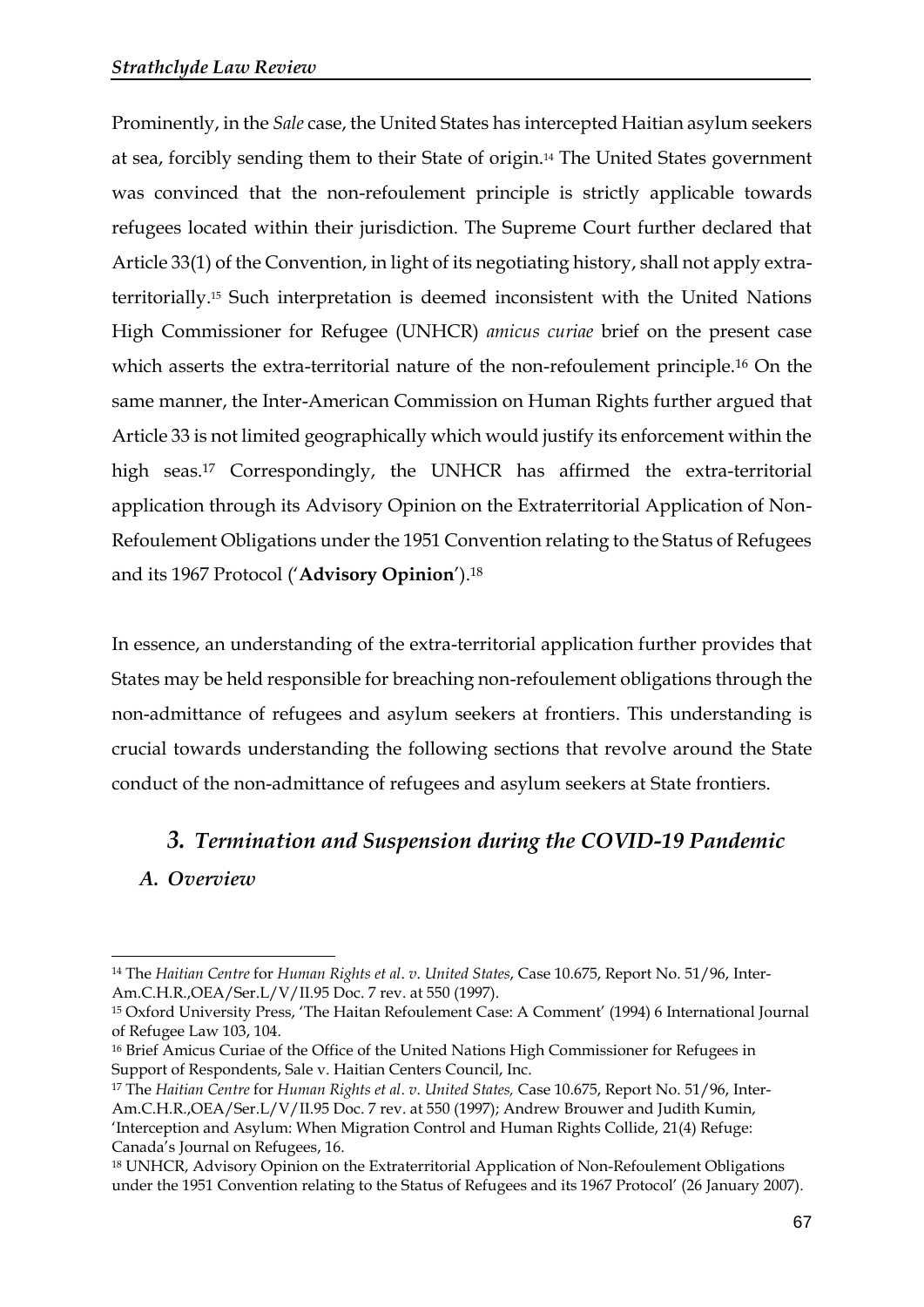Under the VCLT, Articles 61 and 62 address unforeseen circumstances hindering the performance of a treaty. Similarly, both provisions represent legal premises to terminate or withdraw from a treaty. In its 1966 Draft, the ILC stressed the importance of distinguishing "*impossibility of performance*" (Article 61) and "*fundamental change of circumstances"* (Article 62). Despite acknowledging the tendency for both provisions to overlap, the ILC highlighted differences in criteria amongst the two provisions.<sup>19</sup> Essentially, Article 61 concerns the execution of a treaty in the event of the supervening impossibility of performance. Meanwhile, Article 62 generally addresses the fundamental change of circumstances to terminate or withdraw from a treaty.

As the COVID-19 Pandemic has impacted refugees' enjoyment of rights under Article 33 of the Convention, this section seeks to explore the possibility for States to escape international obligations by assessing criteria bestowed under Articles 61 and 62 of the VCLT.

#### *B. Article 61 VCLT*

Article 61 generally adheres to the *ad impossibilia nemo tenetur* legal principle<sup>20</sup>, which provides that '*nobody is held to the impossible'*. <sup>21</sup> A highly debated issue concerns the distinction between the VCLT and the ARSIWA regarding the supervening impossibility of performance. Evident from the ILC's efforts to distinguish the following instruments, such debate has no concrete answer. Further, Article 61 is deemed the law of treaties equivalent to Article 23 of the ARSIWA on *force majeure* as a circumstance precluding the wrongfulness of State responsibility.<sup>22</sup> From the provision, it is safe to infer that impossibility may be invoked strictly if it results from '*the permanent disappearance of destruction of an object indispensable for the execution of the* 

<sup>19</sup> International Law Commission, 'Draft Articles on the Law of Treaties with Commentaries' (1966) 256.

<sup>20</sup> Oliver Dorr and Kirsten Schmalenbach, 'Vienna Convention on the Law of Treaties: A Commentary' (2018) Springer, 1052.

<sup>21</sup> Aaron Xavier Fellmeth and Maurice Horwitz, 'Guide To Latin In International Law' (2009) Oxford University Press, 19.

<sup>22</sup> Ibid.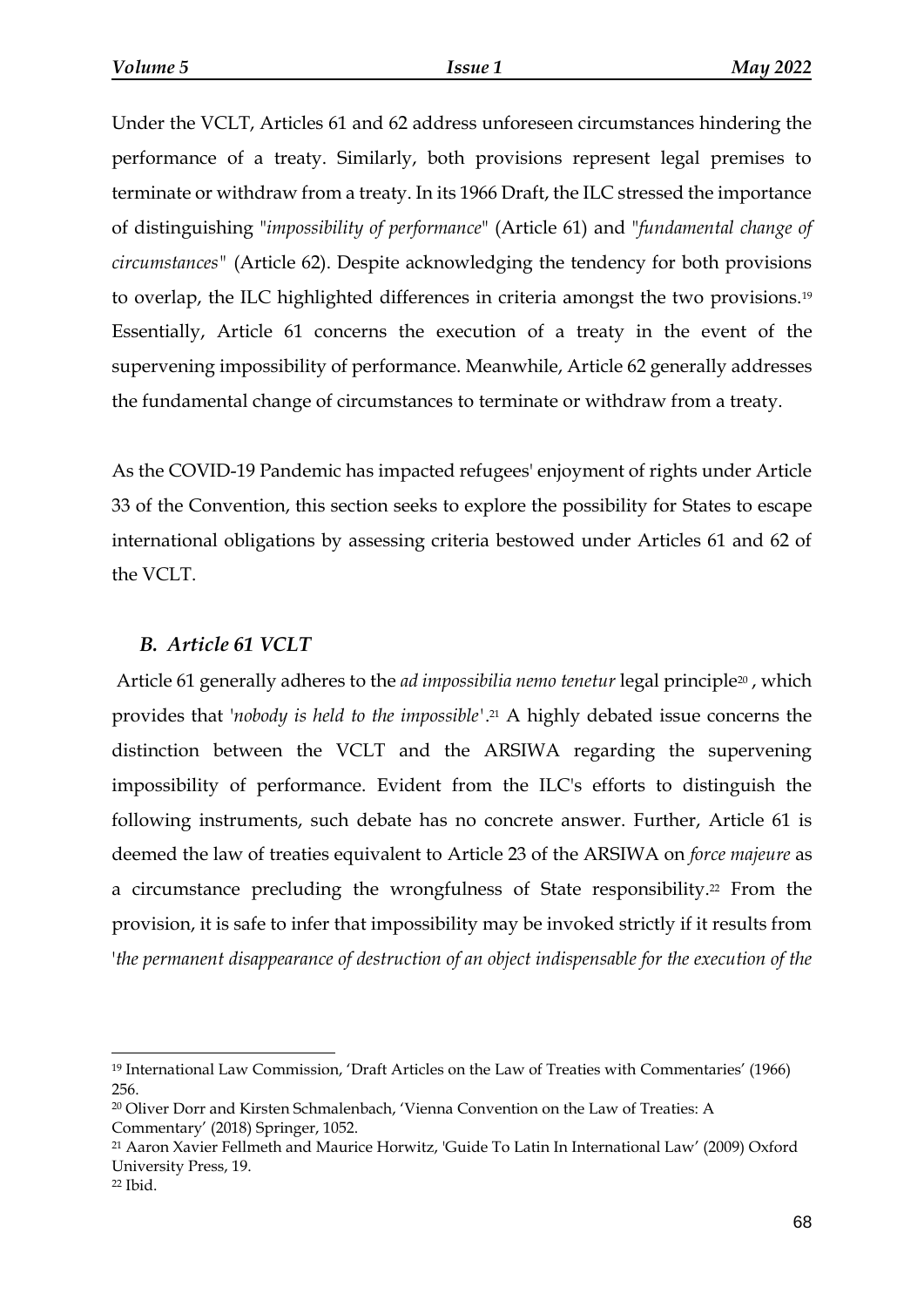*treaty*'. <sup>23</sup> This, however, shall not be grounds to invoke impossibility in the event where '*impossibility is the result of a breach by that party*'. 24

In light of the COVID-19 Pandemic, 'impossibility of performance' may often result from a plethora of reasons extending from financial difficulties or preventing the international spread of the virus. Notably, in the *Gabčikovo-Nagymaros* Case, the ICJ referred to the Conference in which the VCLT adopted where a proposal was sought to include financial restraints within the scope of 'impossibility'. However, such a proposal was not accepted as States were not ready to allow such circumstances to terminate or suspend a treaty.<sup>25</sup> Thus, the impossibility of performance to admit refugees and asylum seekers may not be invoked by States on the premises of financial restraints; however, States may opt to invoke a medical emergency instead. Therefore, it is crucial that '*impossibility results from the permanent disappearance or destruction of an object indispensable for the execution of the treaty*.'<sup>26</sup> In essence, it is prudent that a direct connection exists between the object and the Treaty's execution. However, the term 'object' is not limited to a physical object, extending towards a legal regime deemed indispensable for the execution of the Treaty.<sup>27</sup> Considering COVID-19, no 'object' prudent towards the Treaty's implementation has disappeared nor is destructed, therefore rendering the provision inapplicable. This threshold indicates that Article 61 is a complex provision to meet since it requires the temporal disappearance or destruction of an object that is highly challenging to meet in the context of the nonadmittance of refugees.

In addition, it is crucial to account whether the impossibility is the result of the invoking State's violation of a treaty obligation. Pursant to Article 61(2) of VCLT, in the event where the invoking State is responsible for the impossibility circumstance, Article 61 of VCLT is inapplicable. Ultimately, an essential requirement to invoke

<sup>23</sup> VCLT, Article 61(1).

<sup>24</sup> VCLT, Article 61(2).

<sup>25</sup> *Gabčíkovo-Nagymaros Project* (*Hungary/Slovakia*) (Judgment) [1997] ICJ Rep 7, par. 102*.*

<sup>26</sup> VCLT, Article 61(1).

<sup>27</sup> VCLT Commentary (n 19) 256.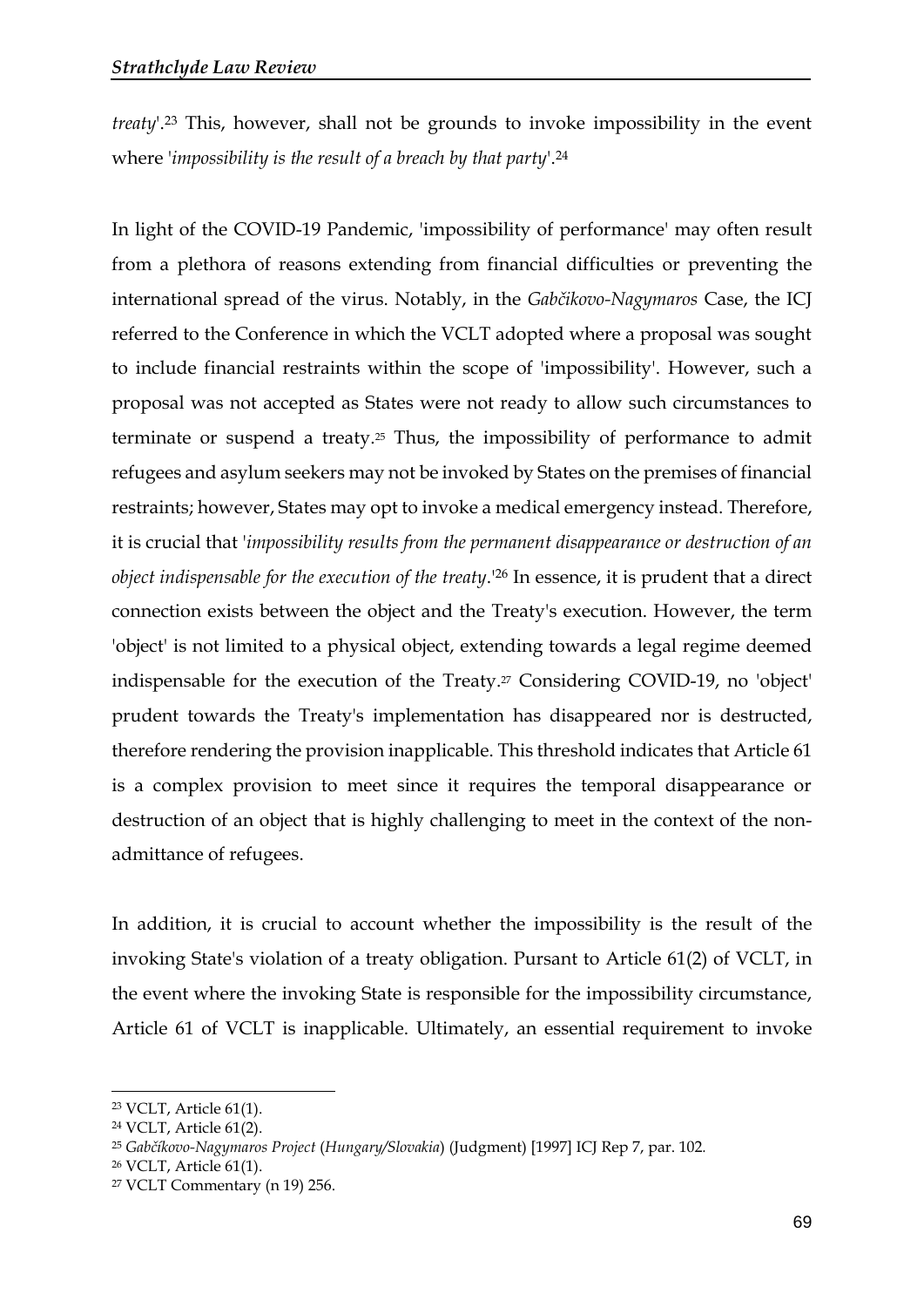Article 61 would require that the impossibility is not caused by the invoking State's breach of international obligations.<sup>28</sup>

## *C. Article 62 VCLT*

Article 62 is highly acknowledged by scholars as the *rebus sic stantibus* doctrine.<sup>29</sup> Put simply, the doctrine enables the termination or withdrawal from a treaty obligation in the presence of fundamental changes in circumstances. As contracts may be deemed inapplicable under domestic law, treaties may also be inapplicable in the same way.<sup>30</sup> Correspondingly, Article 62 provides that the termination or withdrawal from a treaty may not be invoked unless the requirements are met, ultimately implying the high threshold to invalidate a treaty on the premises of a fundamental change in circumstances.<sup>31</sup> The criteria to be fulfilled encompasses: (1) fundamental change of circumstances: (2) must not be foreseen by the parties; (3) if the existence of the circumstances constituted an essential basis of consent; and (4) if the effect of the change is radically to transform the extent of obligations still to be performed.<sup>32</sup>

In his second report on the law of treaties, Special Rapporteur Fitzmaurice provided that an essential change shall be an objective change in factual circumstances of the Treaty and its operation instead of a subjective change of the parties' attitude upon the Treaty.<sup>33</sup> Moreover, the fundamental change shall establish a relationship with the circumstances existing at the time of the Treaty's conclusion. Thus, the change in circumstances shall render impossible the objects and purposes of the Treaty or a particular obligation concerned.<sup>34</sup> Paul Reuter has previously stressed how the change shall be qualitative and quantitative to be deemed as a fundamental change in circumstances. In a qualitative context, the change shall impact the facts on which the

<sup>28</sup> Oliver Dorr (n 20) 1060.

<sup>29</sup> Ibid 366.

<sup>30</sup> Ibid.

<sup>31</sup> Naomi Hart and Mubarak Waseem, 'Escaping State Responsibility Under International Law During the COVID-19 Pandemic' (2020) Essex Court Chambers Barristers, 5.

<sup>32</sup> Oliver Dorr (n 20) 1084-1089.

<sup>33</sup> ILC 'Second Report on the Law of Treaties, by Mr GG Fitzmaurice, Special Rapporteur' (1957) vol.II, UN Doc A/CN.4/107, 32–33.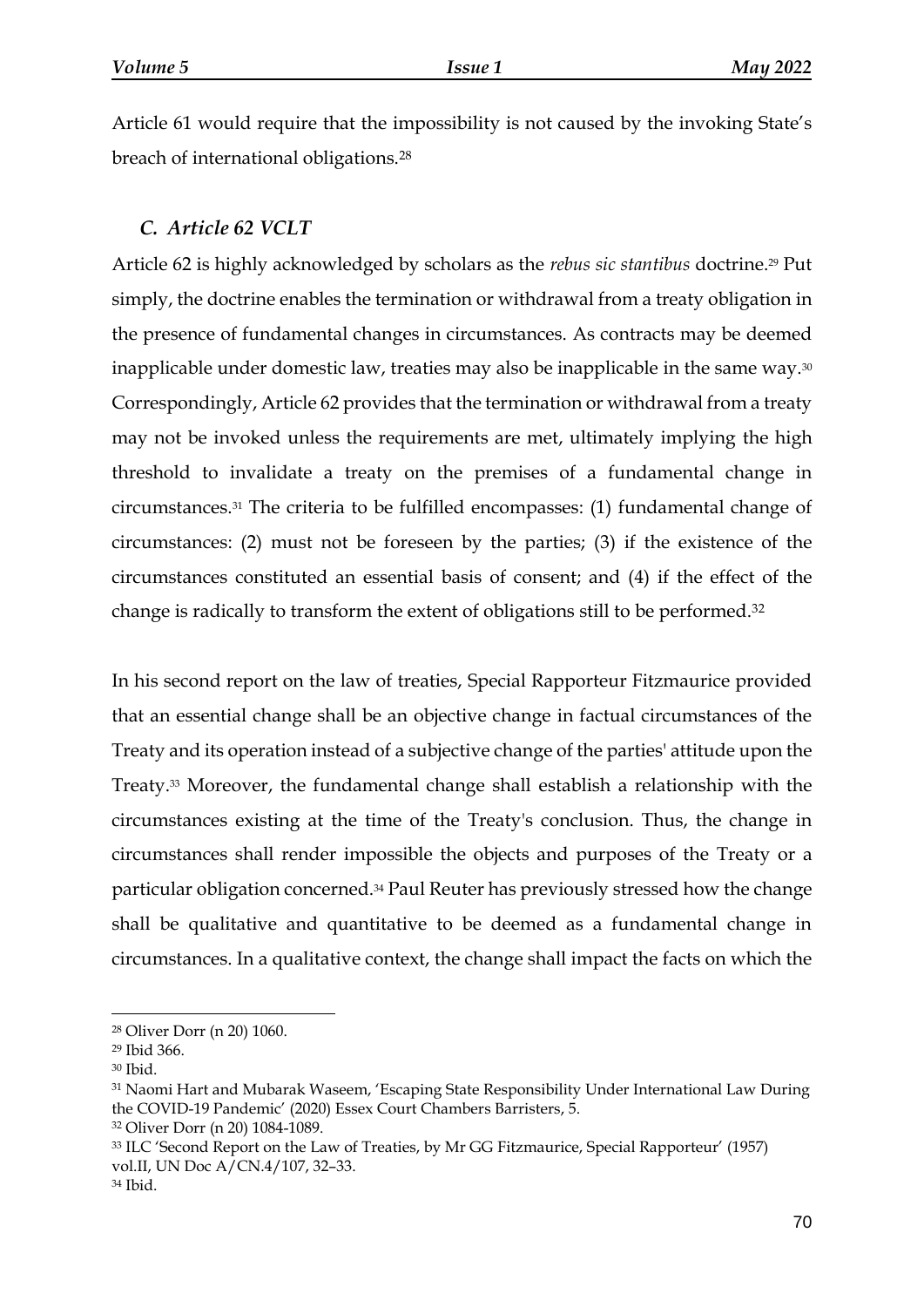parties' consent is based, as enshrined under Article 62(1)(a). Meanwhile, quantitatively the change shall be severe to the extent that it alters the conditions of the Treaty and its *raison d'être* as required by Article 62(1)(b).<sup>35</sup> Ultimately, the COVID-19 Pandemic is arguably a fundamental change if the conditions under Article 62 of VCLT are successfully met.

A fundamental change of circumstance may not be invoked if the parties had foreseen it during the Treaty's conclusion. Further explained by Special Rapporteur Fitzmaurice, the change shall not be anticipatable by the parties with reasonable foresight.<sup>36</sup> In this sense, it may be argued that COVID-19 did not exist at that time where the Refugee Convention was concluded, nor was it envisaged with reasonable foresight. The element is fulfilled since COVID-19 did not exist during the conclusion, rather they changed later.<sup>37</sup>

The essential basis of consent is linked with the object and purpose of the Treaty. Article 62(1)(a) compares the new circumstances with the initial circumstances present during the Treaty's conclusion, which provides an essential basis for the parties' consent to be bound. It is further essential to assess whether the party would have concluded the Treaty, given that they have envisaged the change of circumstances. 38 Considering the object and purpose of the Refugee Convention is to '*assure refugees the widest possible exercise of these fundamental rights and freedoms'*, the term '*widest possible exercise*' suggests that ensuring the fundamental rights and freedoms of refugees and asylum seekers shall be sought extensively. Although the State parties may not have envisaged the COVID-19 Pandemic, they have implied the obligation to ensure the '*widest possible exercise*' of guaranteeing the rights and freedoms of refugees and asylum seekers. Depriving refugees and asylum seekers of their fundamental human rights would contradict the object and purpose of the Refugee Convention. Evident under Article 9 of the Refugee Convention, States are prevented from taking measures

<sup>35</sup> Paul Reuter and others, 'Introduction To The Law Of Treaties' (1995) Kegan Paul International, 189. <sup>36</sup> ILC (n 33) 33.

<sup>37</sup> Mark E. Villiger, 'Commentary on the 1969 Vienna Convention on the Law of Treaties' (2009) Brill, 773.

<sup>38</sup> Ibid 774.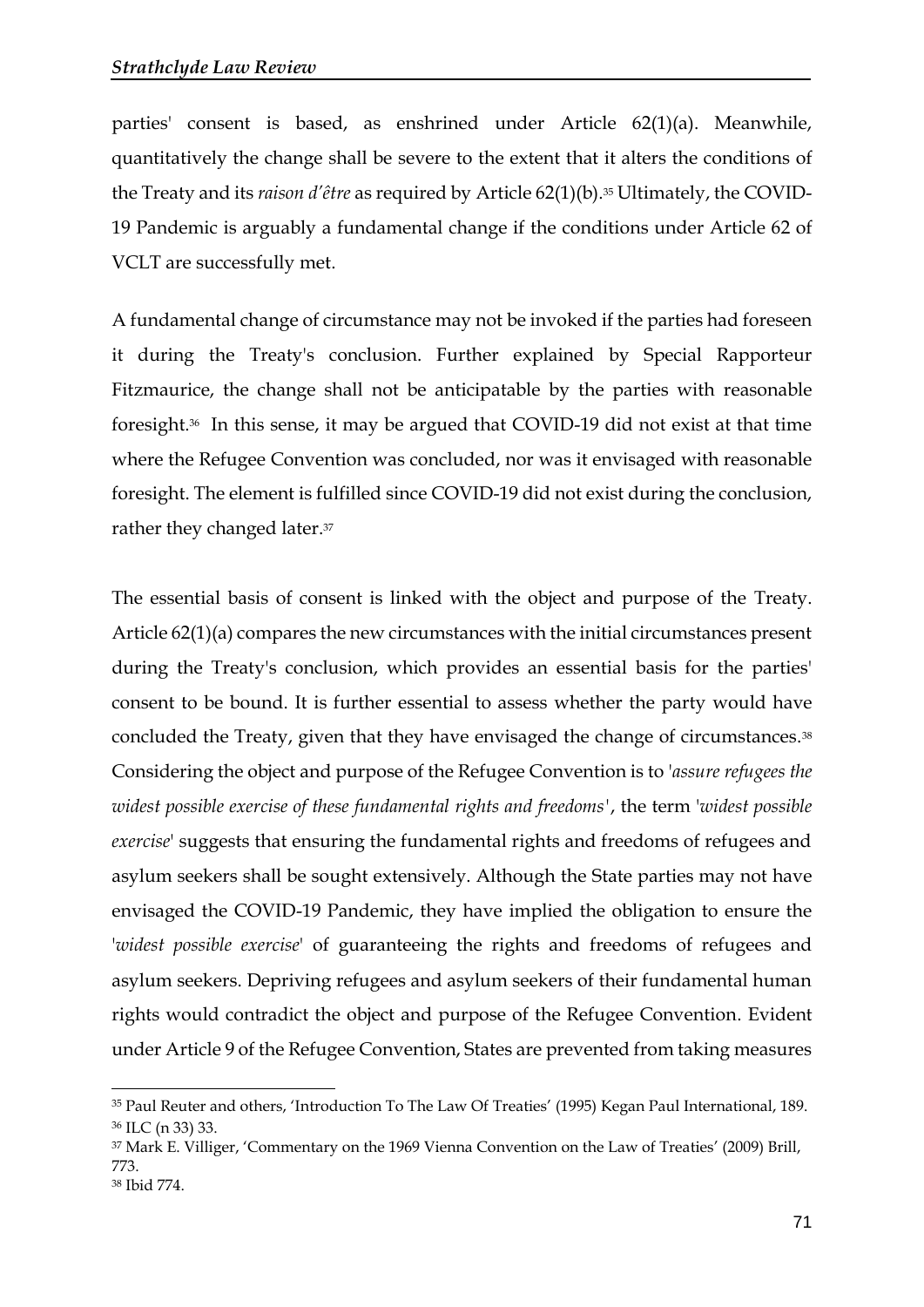contradictory to obligations under the Refugee Convention. However, the provision may applied in the event where national security is threatened and shall be assessed on a case by case basis. Drafters of the Refugee Convention have further expressed that health concerns would fall beyond the scope of national security.<sup>39</sup> From this, it is safe to say that emergency medical situations have been envisaged be the drafters of the Refugee Convention. It may be inferred that the strict limitation towards national security is in line with enforcement of the Refugee Convention's objects and purposes to ensure '*widest possible exercise*'. In tandem, this suggests that even if the State parties have envisaged the Pandemic, the State parties have knowingly concluded the Refugee Convention with full awareness of the provisions to reflect the object and purposes.

Moving on to assess the radical transformation of the obligation, the ICJ established in the *Fisheries Jurisdiction* Case that the change should impair the fulfillment of the object and purposes of the Treaty or impact the performance of treaty obligations essentially different than initially intended.<sup>40</sup> The ICJ provided that the radical transformation does not need to establish impossibility, however, requiring the change to amount towards an increased burden of obligations. <sup>41</sup> Altogether, it is necessary to prove the increased burden of the fulfillment of the objects and purposes of the Refugee Convention since the obligation of non-refoulement under Article 33 is hindered by the COVID-19 Pandemic. The issue here concerns the threshold of '*excessively burdensome and unreasonable'* to fulfill the objects and purposes of the Refugee Convention. To assess the threshold, the obligations under the Refugee Convention shall be '*so radically transformed that the affected party can no longer be reasonably expected to fulfill it*'. <sup>42</sup> Although it is possible to argue that States may face an increased burden of obligations by accepting refugees and asylum seekers, arguing

<sup>39</sup> James Hathaway, 'The Rights of Refugees Under International Law' (2005) Cambridge University Press, 11; Kate Ogg and Chanelle Taoi, 'COVID-19 Border Closures: A Violation of Non-Refoulement Obligations in International Refugee and Human Rights Law?' (2021) Australian Yearbook of International Law (Forthcoming), ANU College of Law Research Paper No. 21.24, 6.

<sup>40</sup> *Fisheries Jurisdiction* (*United Kingdom v. Iceland*) (Judgment) [1973] ICJ Rep 3, par. 43.

<sup>41</sup> Oliver Dorr (n 20) 1088-1089.

<sup>42</sup> Ibid.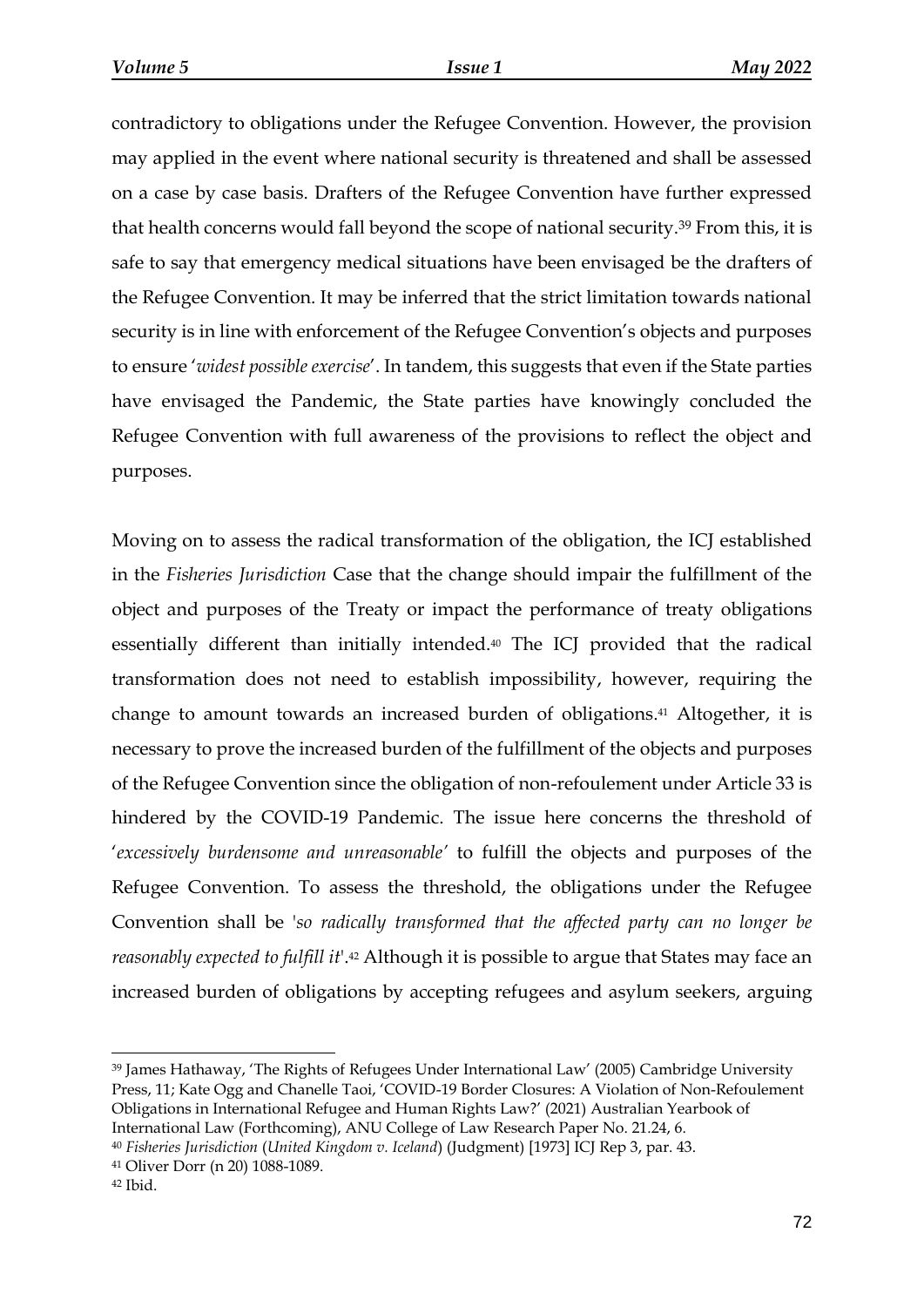that such obligations '*can no longer be reasonably expected to fulfill*' is illogical since States may respond with other means to prevent the spread of COVID-19. Affirming this, the ICRC, in its Note on the Protection of Migrants in light of the COVID-19 Pandemic, ascertained that the opening of channels for asylum seekers towards international protection should be guaranteed. <sup>43</sup> Thus, an increased burden to uphold the principle of non-refoulement is not justifiable with the existence of a health risk in which health measures such as screening and quarantines are pursuable. 44

## *4. Circumstances Precluding Wrongfulness*

### *A. Overview*

The law on State responsibility has progressed in light of the ARSIWA established by the ILC and adopted under United Nations General Assembly Resolution 56/83 (A/RES/56/83). Although established as soft law, scholars have argued that its form as draft articles may infer that the provisions are equivalently well-established as a form of customary international law. <sup>45</sup> Nevertheless, the law on State responsibility is not included under the VCLT as it entails a different scope. State responsibility falls into a different domain, further evident by Article 73 of VCLT, which provides that the VCLT shall not prejudge, *inter alia,* issues arising from State responsibility. Moreover, Article 2 of the ARSIWA provides the criteria to determine the presence of an internationally wrongful act, which requires that the conduct: (a) is attributable to the State under international law; and (b) constitutes a breach of an international obligation.

Chapter V of the ARSIWA entails various provisions which provide for circumstances precluding the wrongfulness of States. In essence, successfully invoking a circumstance precluding wrongfulness may theoretically relieve States of the

<sup>43</sup> ICRC, 'Note on the Protection of Migrants in the Face of the COVID-19 Pandemic' (2020) 3. <sup>44</sup> Sassi Selma, 'Pandémie du Covid-19 et droit international des réfugiés: vers une remise en cause du principe fondamental denon-refoulement? Covid-19 pandemic and refugees international law: towards a questioning of the fundamental principle of non-refoulement?' (2020) 58 Revue Algeriennedes Sciences Jurisdiqueset Politiques 970, 979.

<sup>45</sup> Elena Baylis, 'The International Law Commission's Soft Law Influence' (2019) 13 FIU Law Review 1007, 1011.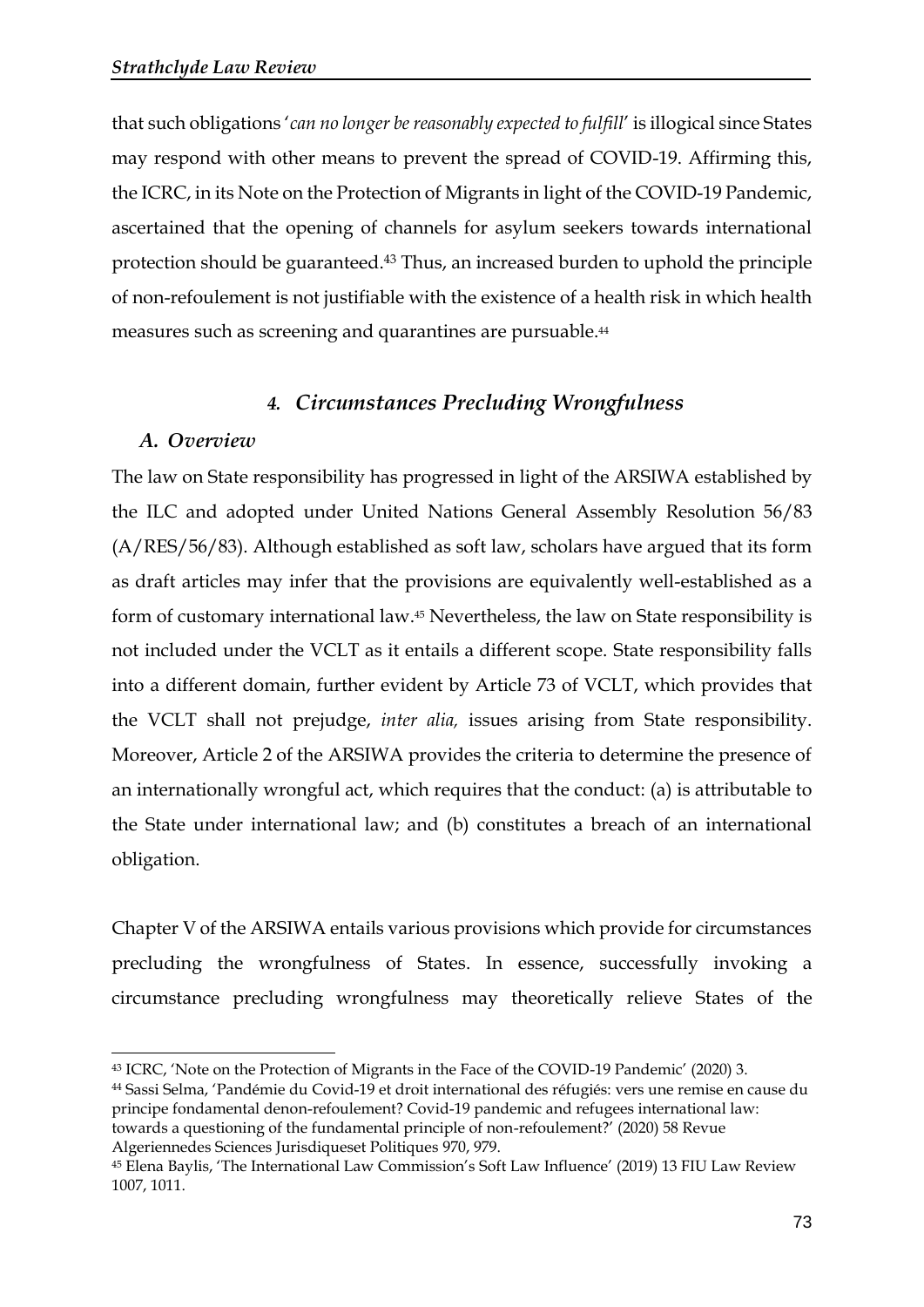violation of an international obligation.<sup>46</sup> However, it is crucial to account for Article 26, which prevents invoking circumstances under Chapter V if it contradicts a *jus cogens* norm. Therefore, this section seeks to discuss States may escape obligations of non-refoulement through assessing the following provisions: (1) Article 23 (*force majeure*); (2) Article 24 (distress); and (3) Article 25 (necessity); and (4) Article 26 (peremptory norms) of the ARSIWA.

#### *B. Force Majeure*

The ILC declared that *force majeure* is invokable to '*justify involuntary, or at least unintentional, conduct*.' <sup>47</sup> Consequently, its *involuntary* element distinguishes *force majeure* from situations of distress or necessity.<sup>48</sup> However, the threshold to invoke *force majeure* is lower than invoking supervening impossibility under Article 61 of VCLT. It is further prudent to account for the distinct features between Article 23 of ARSIWA and Article 61 of VCLT. While *force majeure* precludes wrongfulness from the non-performance of an international obligation during the *force majeure* situation, supervening impossibility allows the termination or suspension of the Treaty.<sup>49</sup> A circumstance of *force majeure* shall satisfy the following: (a) act in question must be brought about by an irresistible force or an unforeseen event: (b) beyond the control of the State concerned; and (c) materially impossible in the circumstances to perform the obligation.<sup>50</sup>

The ILC has provided that the element 'irresistible force' is defined as an event resulting in impacts State cannot avert.<sup>51</sup> Moreover, the element 'unforeseen event' shall amount to events *neither foreseen nor of an easily foreseeable* kind. In tandem, the mentioned elements are linked to a materially impossible circumstance.

<sup>46</sup> ILC 'Draft articles on Responsibility of States for Internationally Wrongful Acts with commentaries' (2001) 71

<sup>47</sup> Yearbook, ILC 22 (1979) 123.

<sup>48</sup> ARSIWA Commentary (n 46) 76.

<sup>49</sup> Ibid 71.

<sup>50</sup> Ibid 76.

<sup>51</sup> Ibid.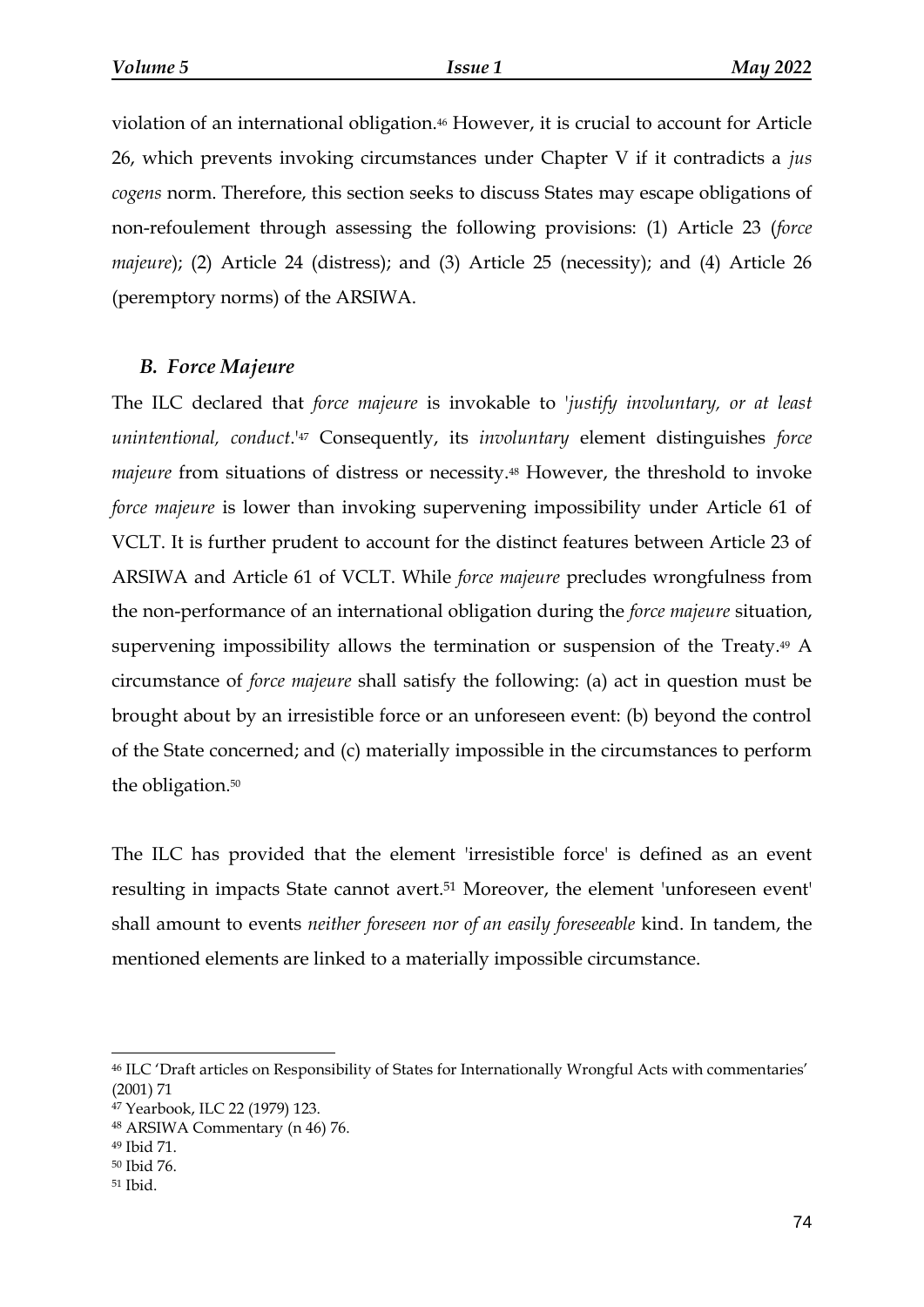Through the first World Health Organization (WHO) International Health Regulations Emergency meeting addressing the COVID-19 outbreak on 23 January 2020, the Emergency Committee have simultaneously assessed the gravity of the virus and containment efforts.<sup>52</sup>

Subsequently, on 30 January 2020 the WHO have declared COVID-19 as a Public Health Emergency of International Concern (PHEIC) on 30 January 2020.<sup>53</sup> The WHO importantly classified COVID-19 as a Pandemic on 11 March 2020.<sup>54</sup> Altogether, the WHO's assessments indicate that States were aware of COVID-19 and its consequences since January 2020, therefore COVID-19 does not classify as an 'unforeseen event'. While the initial emergence of the novel coronavirus in China may indeed satisfy 'unforeseen event,' other States are likely to have envisaged the spread of COVID-19 following its initial emergence<sup>55</sup>; thus, the element 'unforeseen event' is not satisfied. It is is evident that States have resorted to various measures amounting to closing of borders and travel bans during the start of the Pandemic.<sup>56</sup> Nevertheless,

<sup>&</sup>lt;sup>52</sup> WHO, 'Statement on the first meeting of the International Health Regulations (2005) Emergency Committee regarding the outbreak of novel coronavirus (2019-nCov)' *who.int*, 2020 <

https://www.who.int/news/item/23-01-2020-statement-on-the-meeting-of-the-international-healthregulations-(2005)-emergency-committee-regarding-the-outbreak-of-novel-coronavirus-(2019-ncov)> accessed on 7 February 2022.

<sup>53</sup> WHO, 'Statement on the second meeting of the International Health Regulations (2005) Emergency Committee regarding the outbreak of novel coronavirus (2019-nCov)' *who.int*, 2020

<sup>&</sup>lt;https://www.who.int/news/item/30-01-2020-statement-on-the-second-meeting-of-theinternational-health-regulations-(2005)-emergency-committee-regarding-the-outbreak-of-novelcoronavirus-(2019-ncov)> accessed on 7 February 2022.

<sup>54</sup> WHO, 'WHO Director-General's Opening Remarks At The Media Briefing On COVID-19 - 11 March 2020' *who.int*, 2020 <https://www.who.int/director-general/speeches/detail/who-directorgeneral-s-opening-remarks-at-the-media-briefing-on-covid-19---11-march-2020> accessed on 12 May 2021.

<sup>55</sup> Lily Kuo, 'China confirms human-to-human transmission of coronavirus', *The Guardian*, (Beijing, 12 January 2020) <https://www.theguardian.com/world/2020/jan/20/coronavirus-spreads-to-beijingas-china-confirms-new-cases>; News Desk, 'Indonesia issues travel warning for Hubei, Wuhan as coronavirus death toll rises' *The Jakarta Post*, (Jakarta, 28 January 2020)

<sup>&</sup>lt;https://www.thejakartapost.com/news/2020/01/28/indonesia-issues-travel-warning-for-hubeiwuhan-as-coronavirus-death-toll-rises.html>; Prime Minister, Minister for Health, 'Extension of travel ban to protect Australians from the coronavirus', *Prime Minister of Australia* (13 February 2020) [<https://www.pm.gov.au/media/extension-travel-ban-protect-australians-coronavirus>](https://www.pm.gov.au/media/extension-travel-ban-protect-australians-coronavirus); Leslie Josephs and Kevin Breuninger, 'Trump imposes travel restrictions, mandatory quarantines over coronavirus outbreak', *CNBC*, (31 January 2020) <https://www.cnbc.com/2020/01/31/white-houseto-hold-briefing-on-coronavirus-friday-afternoon.html> <sup>56</sup> Ibid.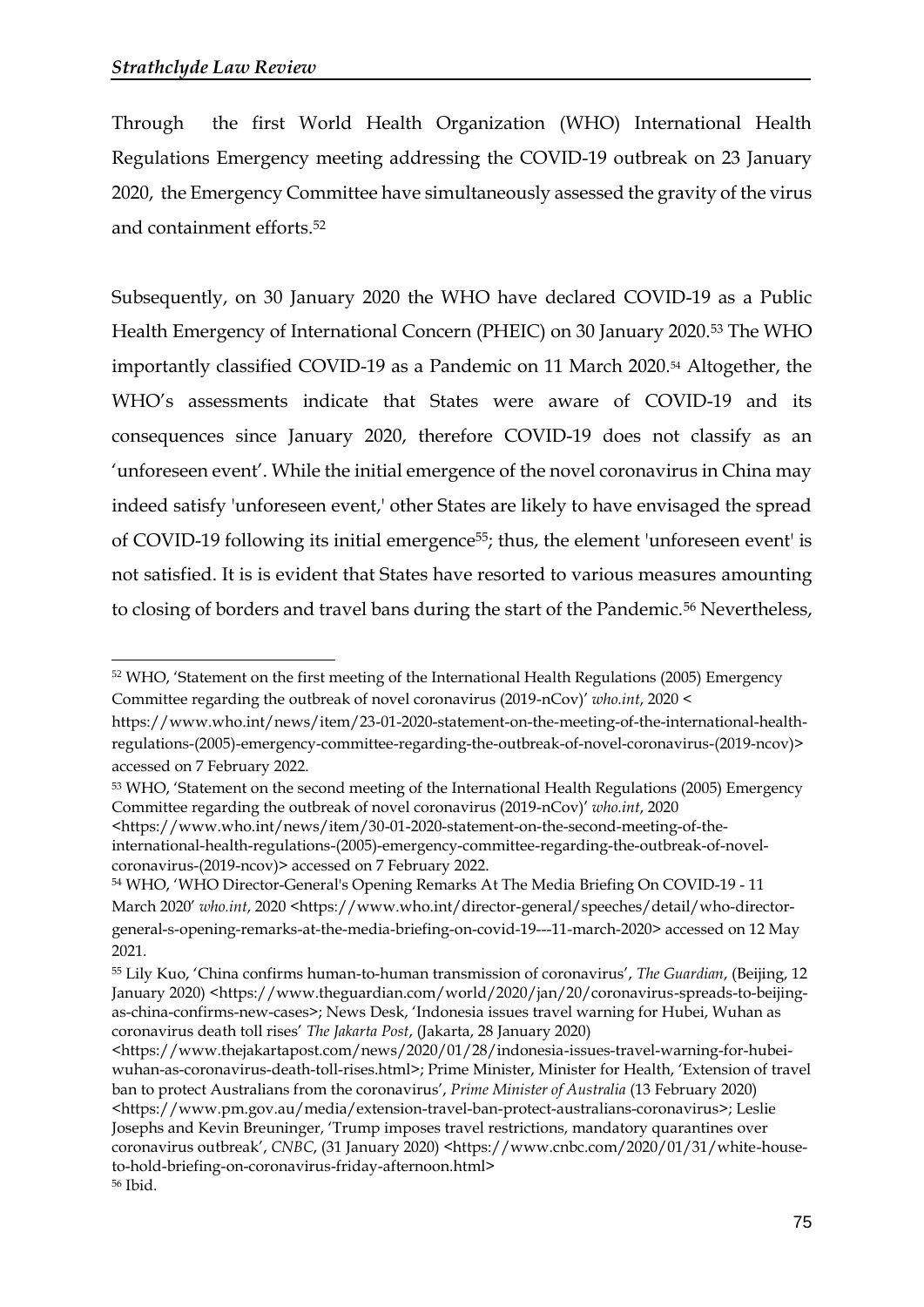COVID-19 have managed to spread, satsifying the 'irresistible force' element. Subsequently, the element "*beyond the control of the State*" shall be fulfilled to invoke *force majeure.* While States may impose strict measures to prevent the spread of COVID-19, eventually the spread may be considered beyond States' control if the measures prove ineffective. <sup>57</sup> This is apparent as most States were affected by COVID-19 as of March 2020, despite having States implementing the most preventative measures. Ultimately, the next element 'beyond the control of the State concerned' is fulfilled.

Lastly, the situation shall be '*materially impossible in the circumstances to perform the obligation*'. <sup>58</sup> The ILC highlights that such criteria shall '*not include circumstances in which the performance of an obligation has become more difficult*'. <sup>59</sup> In this sense, the ILC further stressed that the following should, *inter alia,* not include circumstances concerning financial or political emergencies.<sup>60</sup> Thus, States may instead opt to invoke *force majeure* based on a medical emergency instead of financial emergencies in the context of COVID-19. Further assessing the *materially impossible* criteria is questionable since States may impose strict measures according to the special provisions for travelers enshrined under the WHO International Health Regulations ('**IHR**'). Article 31 of the Guidelines provides that imposing health measures encompassing medical examinations and vaccinations may lawfully be imposed based on an evident public health risk through applying the least intrusive and invasive approach to prevent the international spread of the disease.<sup>61</sup> The recent vaccination programs and advancements would make it unreasonable to declare the non-admittance of refugees and asylum seekers with *'materially impossible'* grounds. Vaccines are essentially deemed effective in preventing more people from contracting COVID-1962, thus declaring the situation *materially impossible* with the availibility of vaccines is

<sup>57</sup> Federica I Paddeu, 'A Genealogy of *Force Majeure* in International Law' (eds) *British Yearbook of International Law*, 82(1), (Oxford University Press 2012), 394.

<sup>58</sup> ARSIWA, Article 23(1).

<sup>59</sup> ARSIWA Commentary (n 46) 76.

<sup>60</sup> Ibid.

<sup>61</sup> WHO, 'International Health Regulations' (2005) Article 31.

<sup>62</sup> CDC, 'Benefits of Getting Vaccinated' *CDC.gov*, 2022 < [https://www.cdc.gov/coronavirus/2019](https://www.cdc.gov/coronavirus/2019-ncov/vaccines/vaccine-benefits.html) [ncov/vaccines/vaccine-benefits.html>](https://www.cdc.gov/coronavirus/2019-ncov/vaccines/vaccine-benefits.html) accessed on 5 February 2022.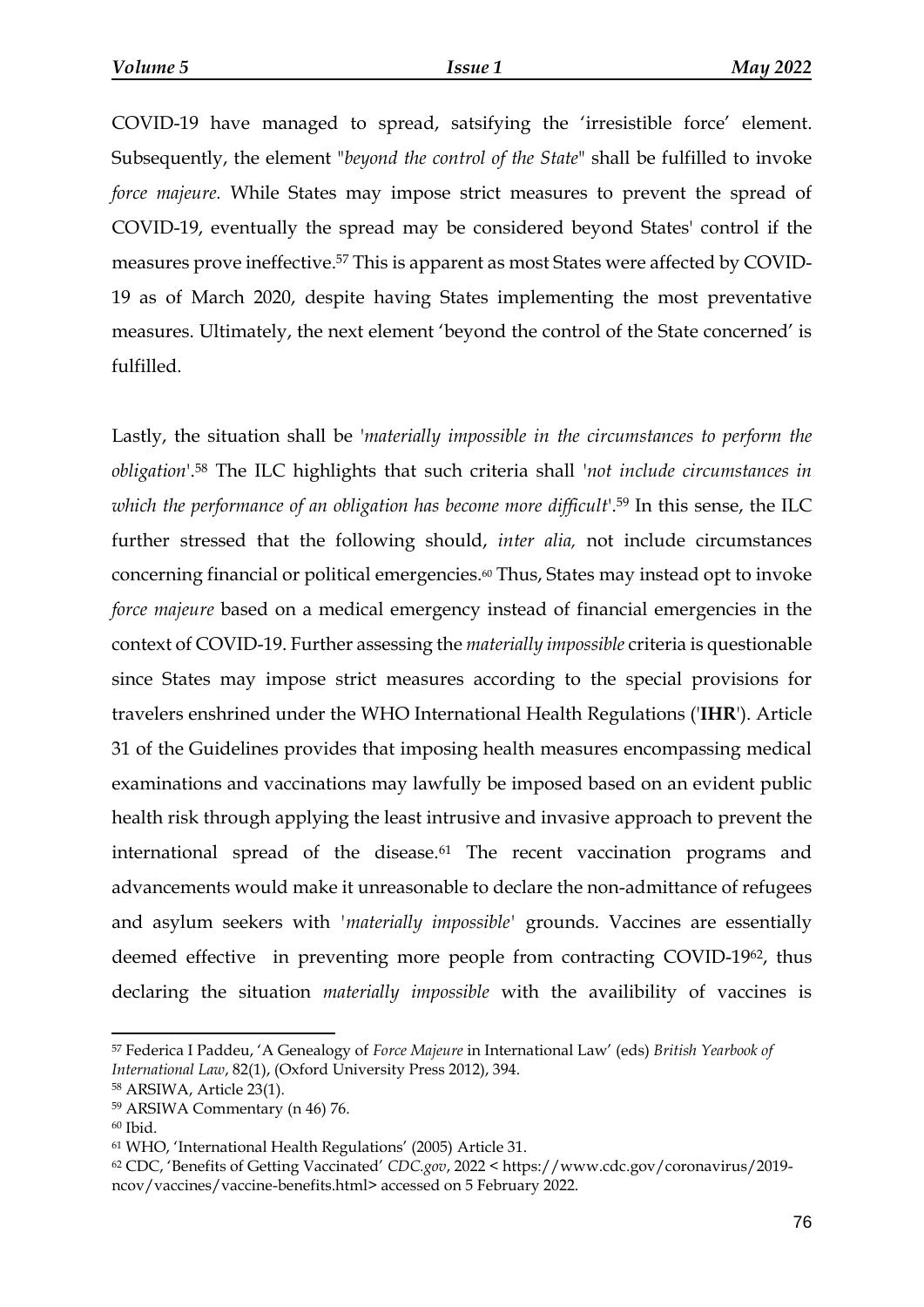groundless. Although such a situation may differ for States with inaccessibility towards COVID-19 vaccines, the IHR nevertheless provides various measures under Article 31 encompassing medical examinations and possibly additional health measures, including mandatory quarantine with public health observation.<sup>63</sup> A counterargument may perhaps be raised concerning the effectiveness of compulsory quarantines since States implementing such measures persist in suffering increased cases. Referring to the case of Indonesia, mandatory quarantines are imposed for a 5 day period on foreign travelers.<sup>64</sup> However, experts argued that such measures are not supported with scientific data and are ineffective, thus urging the Indonesian government to impose the 14-day quarantine period. This is further supported by Dicky Budiman, an epidemiologist of Griffith University, who conveys that successful States in containing the Pandemic have imposed strict quarantine mechanisms, with none of them imposing less than 10 days. <sup>65</sup> Moreover, States considered successful in containing the virus, including *inter alia* Australia and New Zealand, have imposed a 14-day mandatory quarantine period.<sup>66</sup> Such mechanisms are effective and supported by the WHO's Updated recommendation on the 'Criteria for releasing COVID-19 patients from isolation', which requires at least 10 days of quarantine for asymptomatic patients following a positive test for COVID-19 with the RT-PCR method. Meanwhile, demanding 10+3 additional days with no symptoms for symptomatic patients.<sup>67</sup> To further affirm, the UNHCR addresses that States may undertake measures to 'ascertain and manage risks to public health,' including mechanisms such as screening protocols and quarantines, which may extend up to two weeks when deemed necessary.<sup>68</sup>

<sup>63</sup> IHR (n 61) Article 31.

<sup>64</sup> Ardila Syakriah, 'Indonesia's 5-Day Quarantine Rule Too Risky Amid Case Resurgence, New Variant: Experts' *The Jakarta Post*, (Jakarta, April 28, 2021)

[<sup>&</sup>lt;https://www.thejakartapost.com/news/2021/04/28/indonesias-5-day-quarantine-rule-too-risky](https://www.thejakartapost.com/news/2021/04/28/indonesias-5-day-quarantine-rule-too-risky-amid-case-resurgence-new-variant-experts.html)[amid-case-resurgence-new-variant-experts.html>](https://www.thejakartapost.com/news/2021/04/28/indonesias-5-day-quarantine-rule-too-risky-amid-case-resurgence-new-variant-experts.html) accessed 6 May 2021.

<sup>65</sup> Ibid*.*

<sup>66</sup> Ibid.

<sup>67</sup> WHO, 'Criteria for releasing COVID-19 patients from isolation' (2020) COVID-19: Scientific briefs 17/2020 <https://www.who.int/publications/i/item/criteria-for-releasing-covid-19-patients-fromisolation> accessed 29 May 2021.

<sup>68</sup> UNHCR, 'Key Legal Considerations on access to territory for persons in need of international protection in the context of the COVID-19 response' (2020) 2.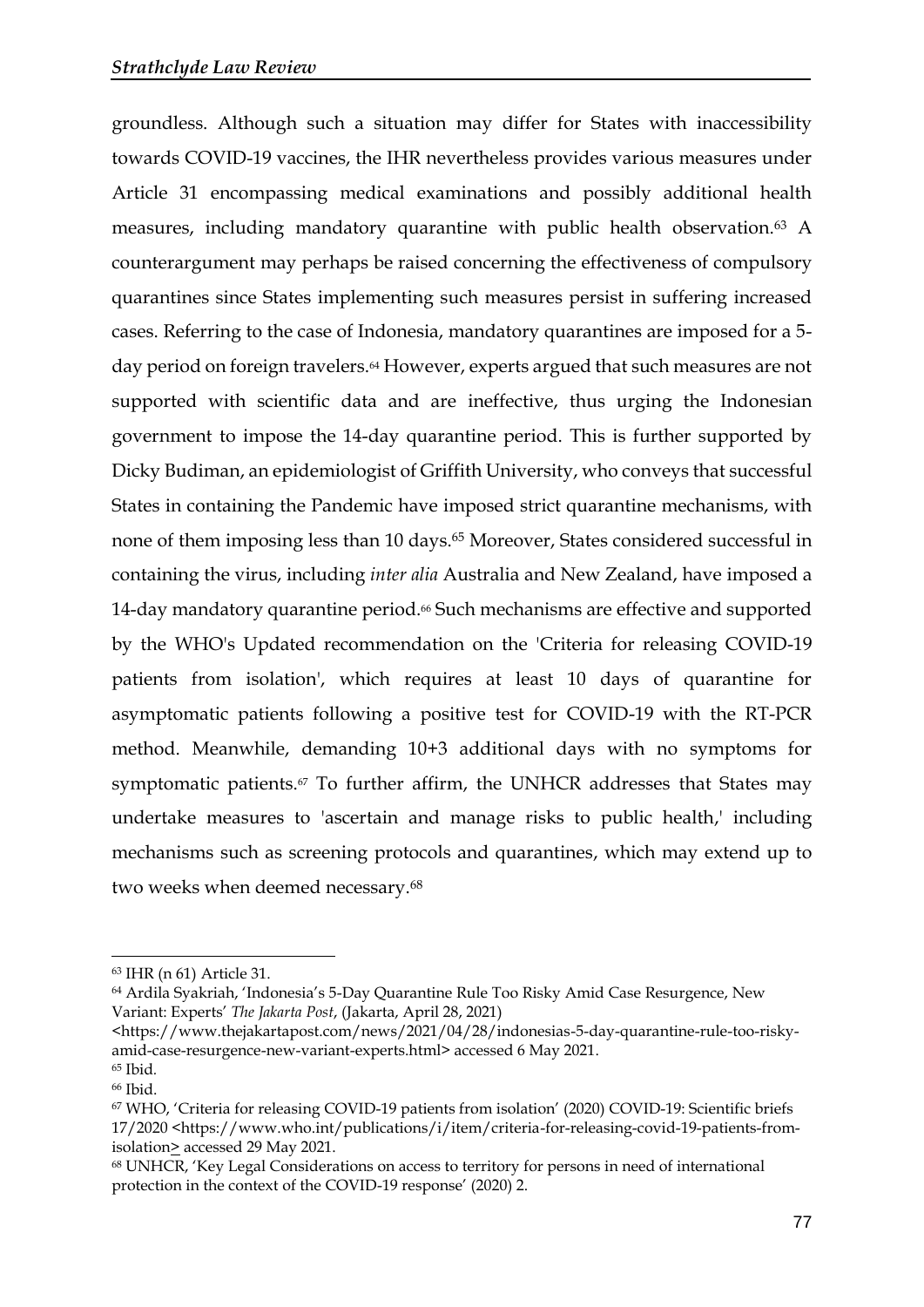Moreover, a Pandemic shall not be grounds to reject refugees and asylum seekers without further consideration of asylum claims as affirmed by renowned Professor of International at Yale Law School, Oona A. Hathaway. <sup>69</sup> Medical doctors Androula Pavli and Helena Maltezou further established that results of medical examination and screening protocols might not be grounds for deportation from a State. <sup>70</sup> In tandem, it is safe to infer that imposing quarantines following WHO and UNHCR recommendations for refugees and asylum seekers is effective; thus the element '*materially impossible*' is not fulfilled since the following element shall '*not include circumstances in which the performance of an obligation has become more difficult*'. Thus, while imposing vaccinations and health examinations on refugees may cause difficulties in upholding the principle of non-refoulement, the obligation's performance is still possible.

Invoking Article 23 of ARSIWA is inapplicable if Article 23(2) is not fulfilled. Thus, the following shall not apply if '*the situation of force majeure is due, alone or in combination with other factors, to the conduct of the State invoking it*.' The *Libyan Arab Foreign Investment Company and The Republic of Burundi,* as referred to by the ILC in the ARSIWA Commentary, notably illustrate this where *force majeure* was rejected because the situation was not steered by an unforeseen external circumstance or an irresistible force outside the State's control.<sup>71</sup> However, it shall be regarded that the *force majeure*  situation shall be deemed "due" to the State's conduct. This indicates that *force majeure* may potentially be invoked when the invoking State has unintentionally contributed to the situation of *force majeure* in good faith.

Further, the second exception provides necessity inapplicable if *the State has assumed the risk of that situation occurring*. In the context of COVID-19, a feasible approach is to assess the contributing factors to the Pandemic. To this extent, it is necessary to weigh

<sup>69</sup> Oona A. Hathaway and others, 'The COVID-19 Pandemic and International Law' (2021) forthcoming 54(2) Cornell International Law Journal, 48.

<sup>70</sup> Androula Pavli and Helena Maltezou, 'Health Problems of Newly Arrived Migrants and Refugees in Europe' (2017) 24 J. Travel Med., 5.

<sup>71</sup> ARSIWA Commentary (n 46) 76.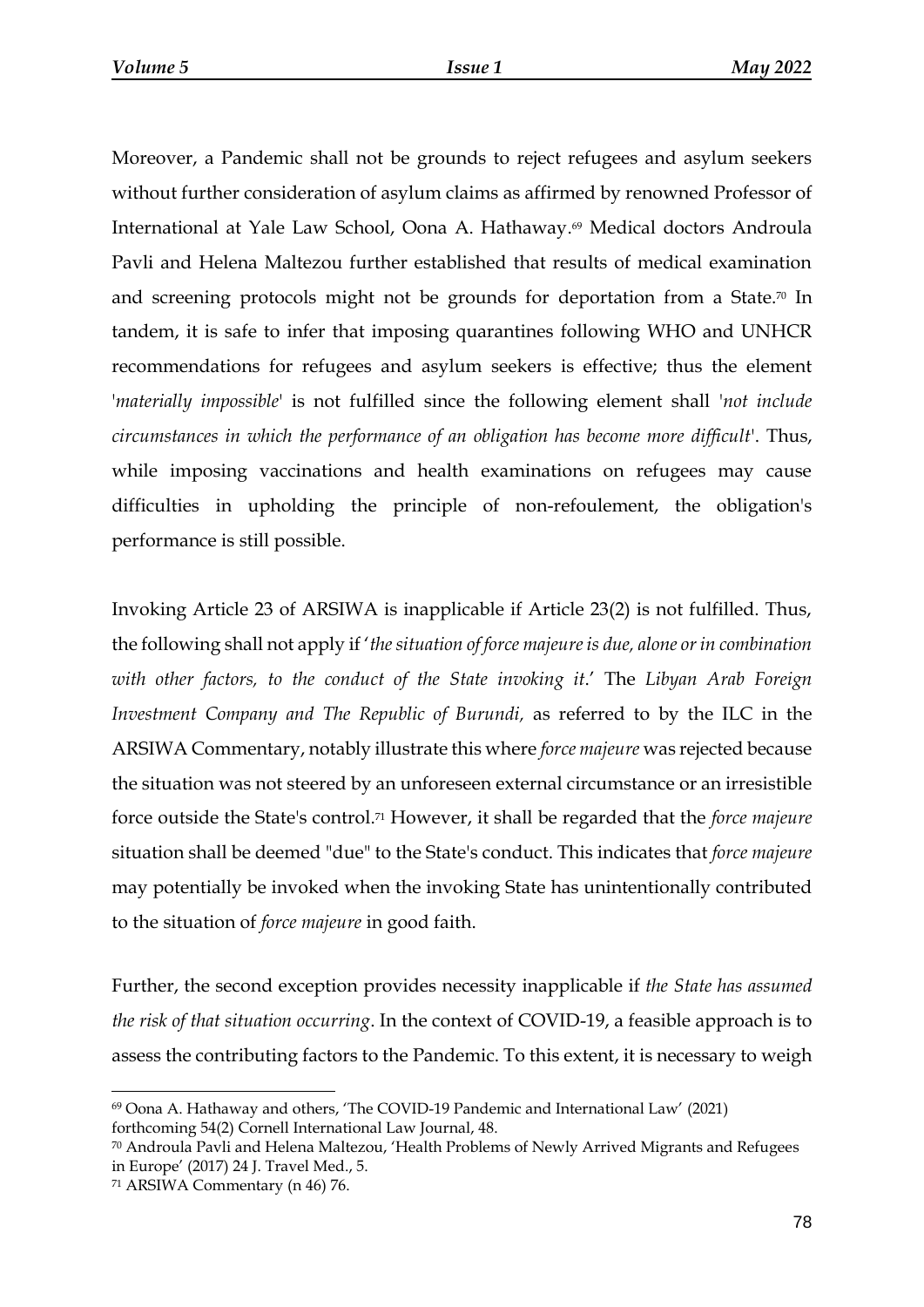various factors such as the State reaction and measures adopted in response to the Pandemic. Although the requirement under the ARSIWA is much lighter than the VCLT, in essence, severe actions conducted in good faith shall not exempt States from invoking this provision.<sup>72</sup>

#### *C. Distress*

Article 24 of the ARSIWA essentially concerns the '*specific case where an individual whose acts are attributable to the State is in a situation of peril, either personally or in relation to persons under his or her care.'* Applicable towards the case of non-refoulement, the general population is under the care of the State. Article 24 entails various requirements as follows: (a) threat to life; (ii) relationship between the relevant individuals entrusted to the State organs care and the State organ (iii) no reasonable way; (iv) non-contribution; and (v) shall not cause comparable or greater peril.

Concerning the 'threat to life' requirement, the nature of the COVID-19 Pandemic automatically satisfies such element since the Pandemic can harm medical conditions that occasionally result in death. Therefore, it is safe to classify the Pandemic as a threat to life.

Proving the relationship between the State and the individuals concerned is further essential to establish distress. Historically, distress has prominently been invoked in numerous cases relating to aircraft and ships. However, the ILC stressed that Article 24 extends such cases. <sup>73</sup> In the *Rainbow Warrior* Arbitration case, distress is relied to "in a case of extreme urgency involving elementary humanitarian considerations affecting the acting organs of the State."<sup>74</sup> In this manner, the threat to life towards the individuals concerned shall establish a relationship with the author, which shall apply towards the relevant State organ in the context of non-refoulement. Thus, provided

<sup>72</sup> Onur Inan, 'Can States Successfully Resort to the Customary International Defences against the Possible Claims Arising out of COVID-19 Measures?' (2020) 14 Romanian Arbitration Journal. 131, 140.

<sup>73</sup> ARSIWA Commentary (n 46) 79.

<sup>74</sup> *Rainbow Warrior* (*New Zealand v. France)* (Judgment) (April 30, 1990), 82 ILR 499, par. 78.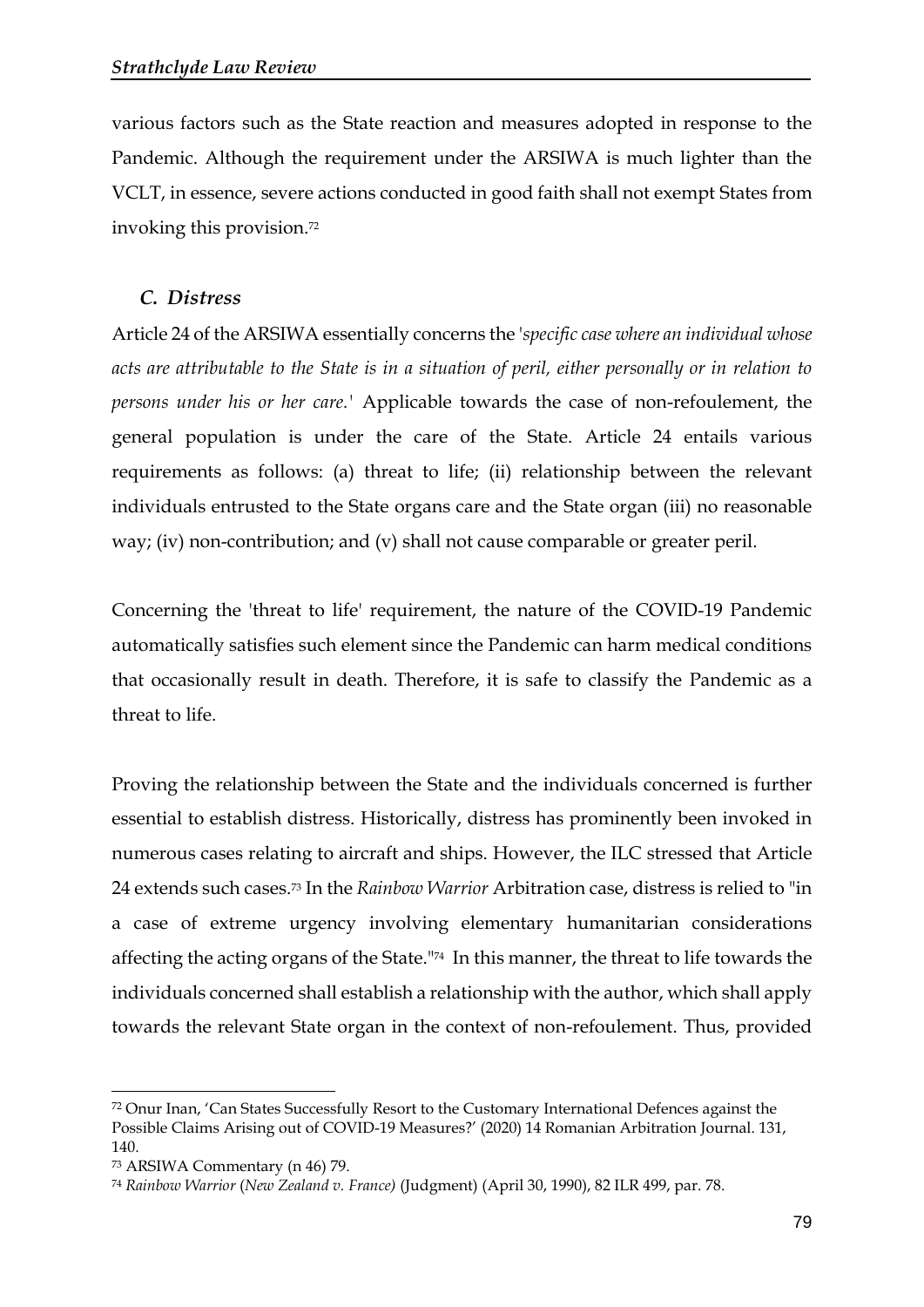that the authority is authorized to impose regulations and measures to address COVID-19, the fate of the relevant population may be deemed within the authority's control.<sup>75</sup> However, it is important to note that the ARSIWA Commentary provides that the defense shall not be deemed applicable for more general emergencies that fall into the scope of necessity instead of distress.

The next element requires that the measure undertaken represents the 'only reasonable way' of saving the population's lives. Such element further enables the preclusion of wrongfulness when there is no other reasonable way of safeguarding the population. The following allows a '*flexibility regarding the choice of action.'* Thus, the element strives to '*balance between the desire to provide some flexibility in saving lives and the need to confine the scope of the plea having regard to its exceptional character.'* <sup>76</sup> This infers the flexibility allowed to satisfy the 'only reasonable way' where the State organ holds discretion in saving the relevant population, thus accounting for the lack of time or resources to conduct a thorough assessment before acting, limiting distress towards mere cases of emergencies. However, a reasonable belief is required instead of the psychological condition of the involved State organ.<sup>77</sup> Overall, a lower threshold is required than the 'only way' requirement under Article 25 of the ARSIWA on necessity. This additionally allows a more flexible approach; however, actions shall be reasonable.

Establishing whether an action is 'reasonable' shall depend on the circumstances and information known during the period where the action is pursued. In light of advancements in vaccinations and the capability of States to impose health measures through examinations and quarantines, the non-admittance of refugees and asylum seekers may be considered unreasonable. The advancement and accessibility of new information on the COVID-19 Pandemic shall further allow State organs to impose

<sup>75</sup> Inan (n 72) 131.

<sup>76</sup> ARSIWA Commentary (n 46) 80.

<sup>77</sup> Inan (n 72) 153.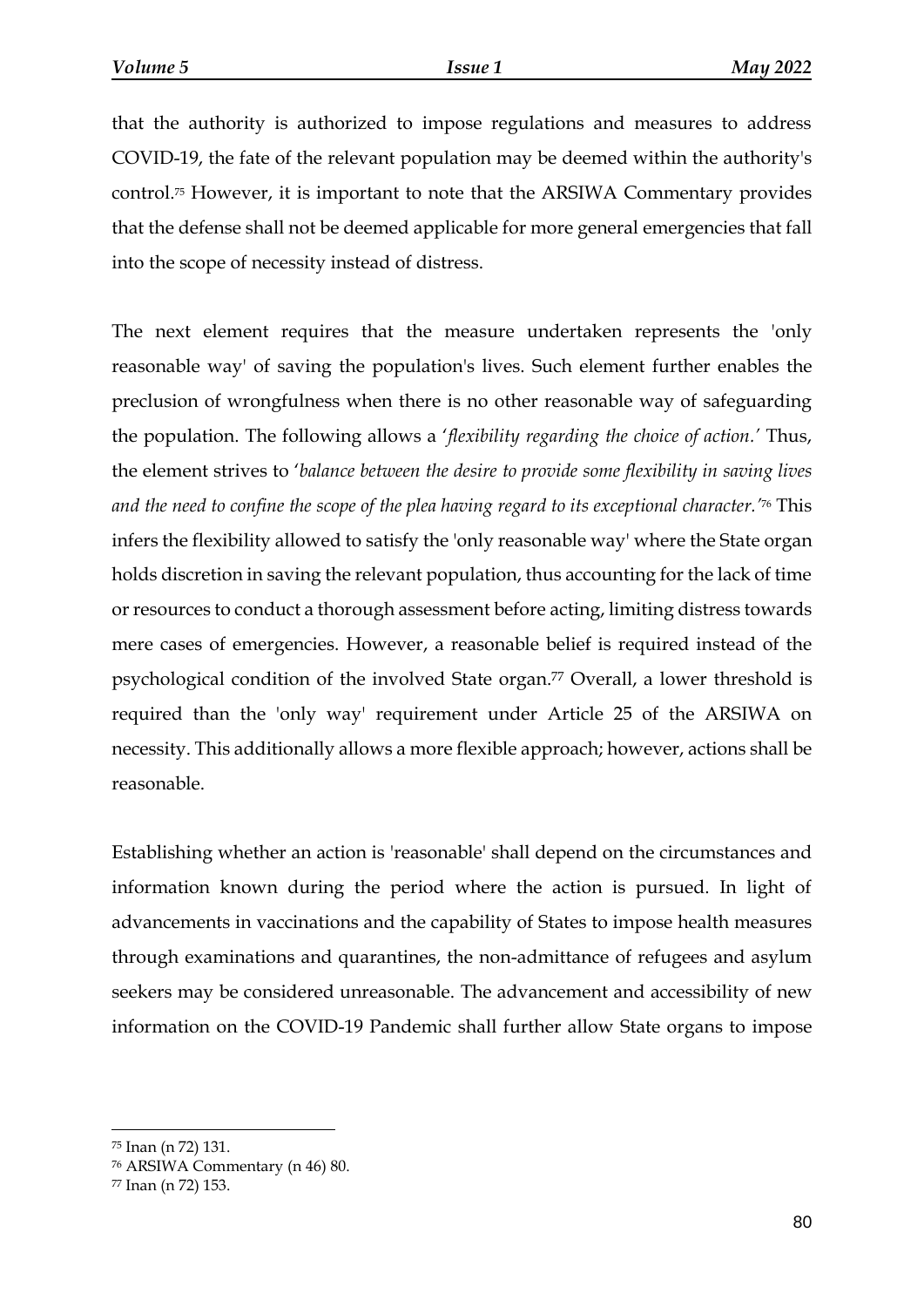appropriate measures. Therefore, the non-admittance of refugees and aslyum seekers shall not amount to a 'reasonable' action.

The requirement of non-contribution is essentially similar to the case of *force majeure*78; necessary actions to save lives shall be prioritized. <sup>79</sup> Meaning to say, if lives are at stake, States may reasonably act to mitigate such risk, despite its contribution. Essentially, the threshold for non-contribution is lower than the necessity defense.<sup>80</sup> Commonly, invoking States may have one way or another contributed to the circumstances, although indirectly. However, the standard for this is that the defense may not be invoked if the situation is inflicted, '*either alone or in combination with other factors, to the conduct of the State invoking it*.'<sup>81</sup> Overall, States may lawfully invoke distress notwithstanding good faith measures imposed by States to mitigate the COVID-19 Pandemic, which ultimately contributes to the severity of the Pandemic.

Finally, the measure taken shall not provide a '*comparable or greater peril*.' This attempts to weigh the measures undertaken and the other interests affected during the circumstances.<sup>82</sup> Thus, the distress defense shall be inapplicable if the measure undertaken threatens more lives or inflicts a heavier peril. This requirement shall be construed in line with the previous requirement under Article 24(1) of the ARSIWA concerning '*no other reasonable way.'*<sup>83</sup> In the context of border restrictions upon refugees and asylum seekers, undertaking such a measure tends to inflict a comparable or greater peril since violating the principle of non-refoulement potentially exposes the risk of torture and genocide for refugees and asylum seekers. Imposing border restrictions upon refugees and asylum seekers may not be deemed an effective measure to safeguard the spread of the COVID-19 Pandemic towards the general population. Further affirmed by the WHO, denying entry of individuals from affected areas is more than often ineffective in mitigating the international spread of

<sup>78</sup> Ibid.

<sup>79</sup> ARSIWA Commentary (n 46) 80.

<sup>80</sup> Inan (n 72) 155.

<sup>81</sup> ARSIWA Commentary (n 46) 80.

<sup>82</sup> Ibid.

<sup>83</sup> Ibid.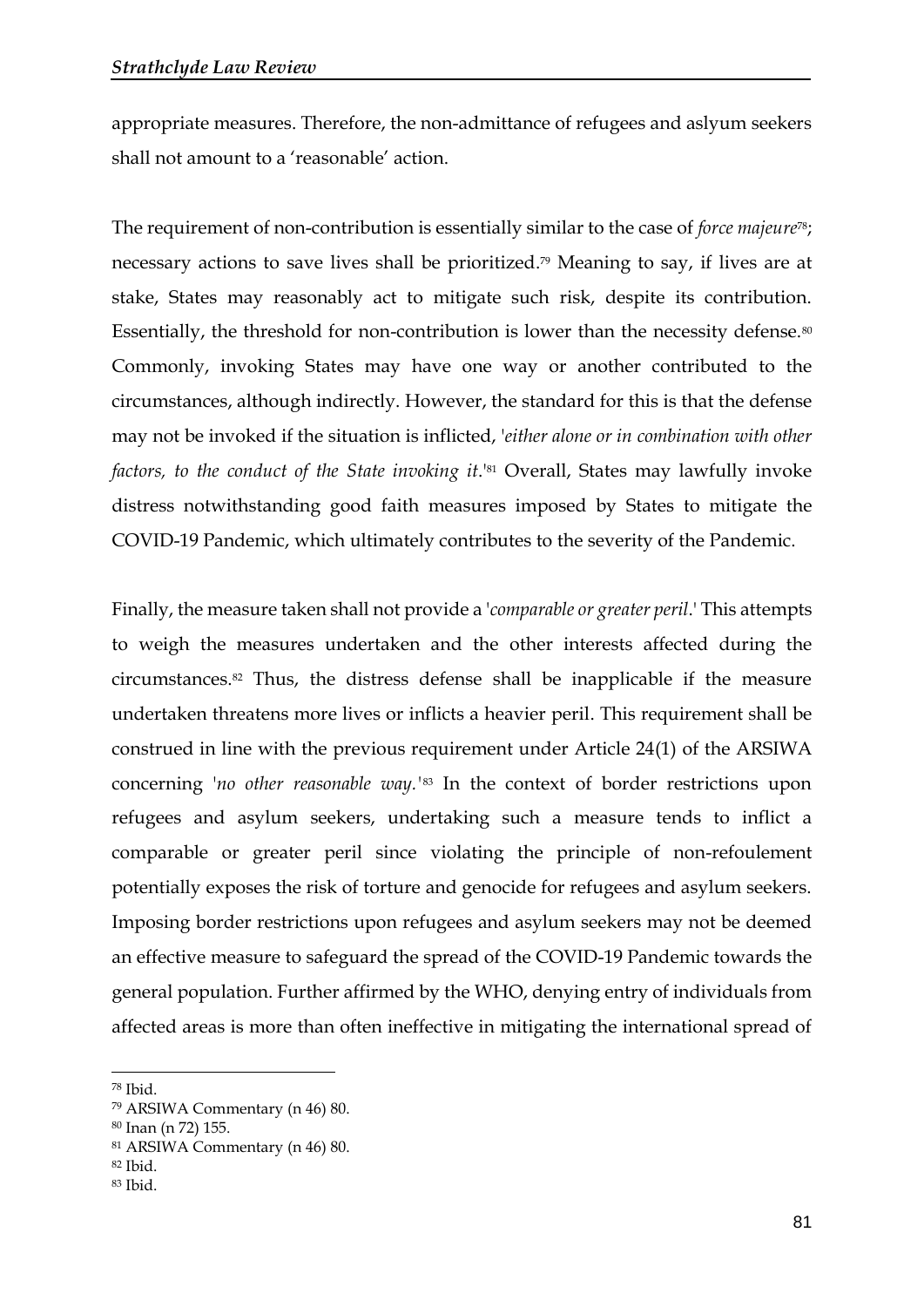the virus. However, this may inflict a social and financial impact.<sup>84</sup> The critical issue here, however, concerns the impact on the lives of the population. Therefore, imposing border restrictions inflicts a greater peril as it exposes refugees and asylum seekers towards torture and genocide, ultimately posing a threat to life.

## *D. Necessity*

Necessity is fundamentally reserved for exceptional cases representing the '*only way a State can safeguard an essential interest threatened by a grave and imminent peril*.'<sup>85</sup> The necessity defense, if successfully invoked, may relieve the invoking State of the nonperformance of an international obligation in accordance with the terms enshrined under Article 25 of ARSIWA. Established by the ILC, the necessity defense is distinct from other defenses as the following arises from an inevitable conflict of a State obligation and a vital interest. Therefore, it is safe to infer the high necessity threshold to exempt States from an international obligation. Moreover, the following requirements shall be satisfied as follows: (i) essential interest; (ii) grave and imminent peril; (iii) the only way; and (iv) does not seriously impair an essential interest of another State or the international community as a whole; and (iv) non-contribution.<sup>86</sup>

The first element to be satisfied concerns the presence of a threat towards the essential interests of the State. Determining whether an interest is essential is dependent on the distinct circumstances of each case. Thus, the element is not defined in a concrete sense as it varies between cases.<sup>87</sup> The ILC, in its Commentary to the ARSIWA, emphasized the application of necessity to protect various interests, ranging from environmental interests towards the existence of the State in a public emergency or guaranteeing the

<sup>84</sup> WHO, 'Updated WHO recommendations for international traffic in relation to COVID-19 outbreak' *who.int*, 2020 [<https://www.who.int/news-room/articles-detail/updated-who-recommendations](https://www.who.int/news-room/articles-detail/updated-who-recommendations-for-international-traffic-in-relation-to-covid-19-outbreak)[for-international-traffic-in-relation-to-covid-19-outbreak>](https://www.who.int/news-room/articles-detail/updated-who-recommendations-for-international-traffic-in-relation-to-covid-19-outbreak) accessed on 29 May 2021.

<sup>85</sup> ARSIWA Commentary (n 46) 80.

<sup>86</sup> Applied by the Tribunal in the series of investment arbitration cases involving Argentina's financial crisis; *LG&E v. Argentina* Final Award*,* ICSID Case No. ARB/02/1; *Continental Casualty Company v. Argentina* Final Award, ICSID Case No ARB/03/09; El Paso Energy Int'l Co. v. Argentina Award, (ICSID Case No. ARB/03/15), par. 5-6.

<sup>87</sup> ILC, 'Second Report on State Responsibility, by Mr James Crawford, Special Rapporteur' Special Rapporteur, A/CN/4/498 and Add. 1-4, par. 282.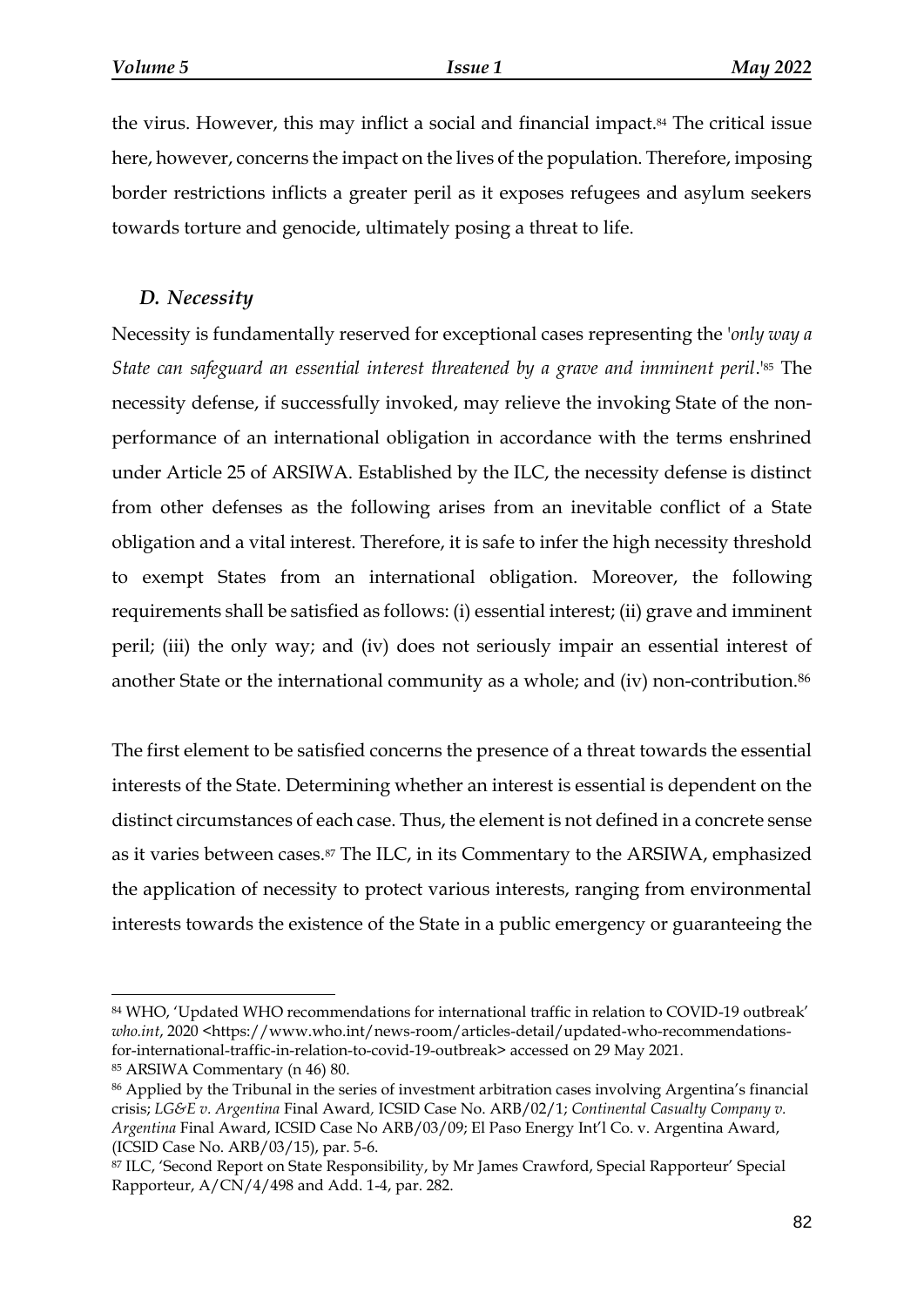safety of a population.<sup>88</sup> In this sense, the COVID-19 Pandemic may easily be classified as a threat towards the State's existence in a public emergency, as anticipation efforts of the Pandemic aim to ensure civilians' safety. The WHO further enriched this by declaring the Pandemic as a Public Health Emergency of International Concern (PHEIC).<sup>89</sup> The following term is not to be used lightly and is defined under the IHR as an '*extraordinary event which is determined to constitute a public health risk to other States through the international spread of disease and to potentially require a coordinated international response*.'<sup>90</sup> The PHEIC status attained by the COVID-19 Pandemic is a clear indication of a public emergency that threatens the safety of civilians globally. Moreover, the right to life is a non-derogable right which, if threatened, will automatically impact other interests, including the State's financial and social circumstances.<sup>91</sup> Thus, the adverse global impacts of the Pandemic may amount to an essential interest of the invoking State.

Secondly, the presence of a grave and imminent peril shall be established. Roman Boed opines that any threat likely to destroy the possibility of realizing an essential State interest shall be considered a 'grave peril' situation. <sup>92</sup> Addressing the 'imminent peril' element, the ILC conveyed that the danger shall be extremely grave and 'a threat to the interest at the actual time.'<sup>93</sup> Concerning the 'imminence', the ICJ held in the *Gabčikovo-Nagymaros* Case that 'imminence' is similar with 'immediacy' or 'proximity' and shall be distinguished from the concept of 'possibility.'<sup>94</sup> Subsequently, 'peril' was construed as the presence of "risk" instead of 'material damage.'<sup>95</sup> With over 3,472,000

<sup>88</sup> Ibid 83.

<sup>89</sup> WHO 'COVID-19 Public Health Emergency of International Concern (PHEIC) Global research and innovation forum' (12 February 2020) [<https://www.who.int/publications/m/item/covid-19](https://www.who.int/publications/m/item/covid-19-public-health-emergency-of-international-concern-(pheic)-global-research-and-innovation-forum) [public-health-emergency-of-international-concern-\(pheic\)-global-research-and-innovation-forum>](https://www.who.int/publications/m/item/covid-19-public-health-emergency-of-international-concern-(pheic)-global-research-and-innovation-forum) accessed 23 May 2021.

<sup>90</sup> IHR (n 61) Article 1.

<sup>91</sup> James Thuo Gathii, 'How Necessity May Preclude State Responsibility for Compulsory Licensing under the TRIPS Agreements' (2006) 31 N. C. J. Int'l L. 943, 961.

<sup>92</sup> Roman Boed, 'State of Necessity as a Justification of Internationally Wrongful Conduct' (2014) 4 Yale Human Rights and Development Law Journal, 28.

 $93$  ILC, 'Report of the International Law Commission on the Work of its 32<sup>nd</sup> Session' (5 May – 25 July 1980), Official Records of the General Assembly, 35th session, Supplement No. 10, Document A/35/10, 1980, vol. II(2), par.33.

<sup>94</sup> *Gabčikovo-Nagymaros* Case (n 25) par.54.

<sup>95</sup> Ibid.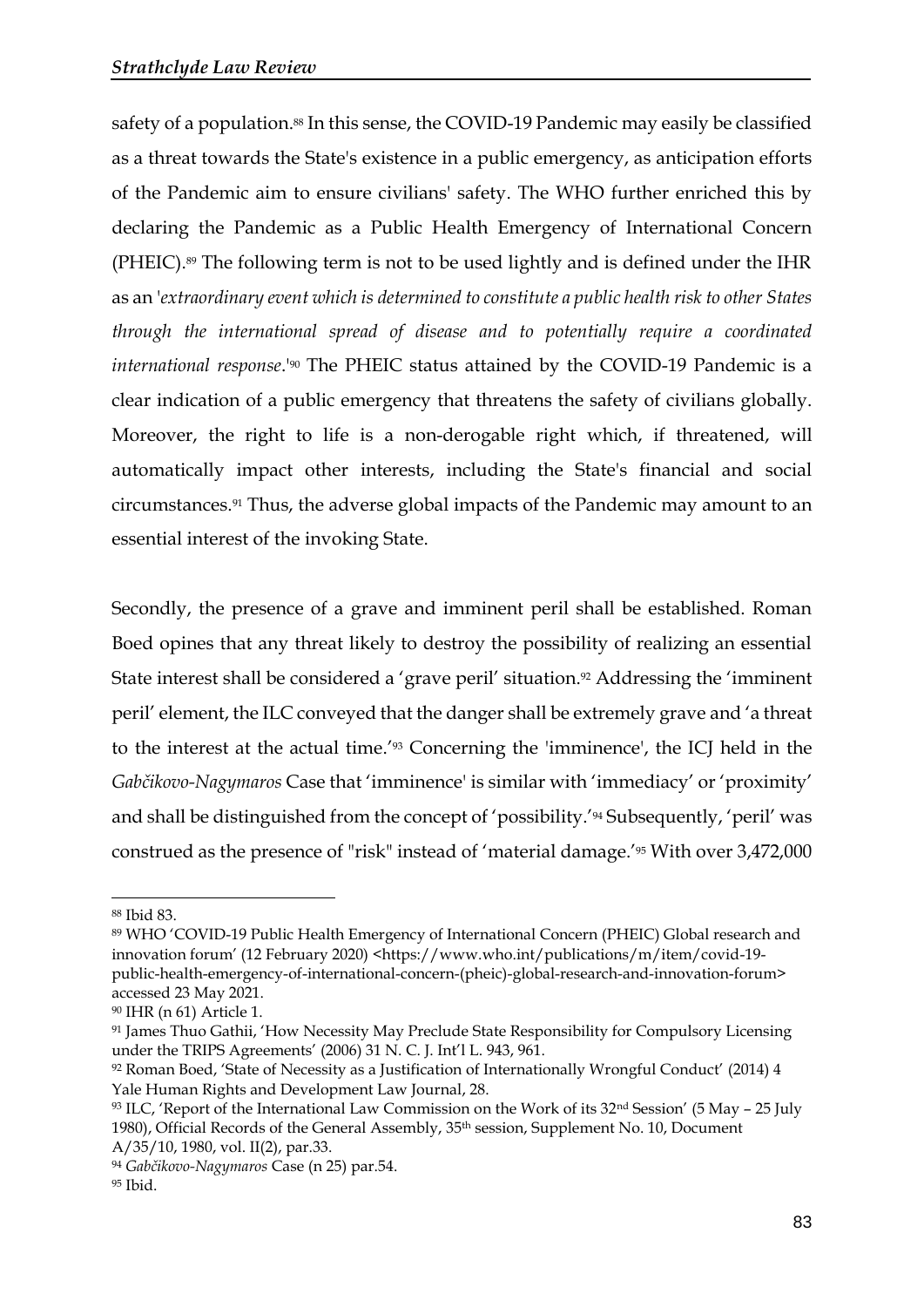confirmed deaths reported by the WHO as of 25 May 2021<sup>96</sup>, such statistics suggest the presence of a threat of imminence and grave peril globally towards essential interests of the international community.

Addressing the 'only way' element under Article 25, it is necessary to establish whether the breach of non-refoulement obligations through imposing restrictions is the only way possible to control the spread of COVID-19. Moreover, the necessity defense is inapplicable provided that alternative measures are available, despite the possibility of exercising measures more inconvenient. Further, the WHO highlighted that evidence indicates the ineffectiveness of travel bans to affected areas or the denial of entry for individuals from affected States towards preventing the spread of COVID-19. Travel restrictions are only deemed effective at the start of an outbreak as it enables States to implement precautionary measures. <sup>97</sup> The ILC expressed that '*any conduct going beyond what is strictly necessary for the purpose will not be covered*.'<sup>98</sup> Therefore, imposing travel restrictions upon refugees or asylum seekers shall not provide grounds for necessity.

It is necessary to prove whether such a measure satisfies the 'only way' criteria. The *CMS Gas Transmission Company v Argentina* Case affirmed that the 'only way' criteria should not be satisfied if the invoking State may possibly undertake an alternate measure.<sup>99</sup> When imposed at the beginning of the outbreak, the WHO favored the travel bans, where information surrounding the virus was lacking, and no COVID-19 vaccines were ready. The vaccination programs signify the possibility of implementing other possible measures for capable States to safely allow entry for refugees and asylum seekers without compromising public health. In addition, other measures enshrined under the IHR, including quarantines and health examinations, may be conducted.<sup>100</sup> The ARSIWA Commentary provides that the 'only way' criteria

<sup>96</sup> WHO, 'WHO Coronavirus (COVID-19) Dashboard' (*World Health Organization,* 2021) [<https://covid19.who.int/>](https://covid19.who.int/) accessed 25 May 2021.

<sup>97</sup> WHO (n 89)

<sup>98</sup> ARSIWA Commentary (n 46) 83.

<sup>99</sup> *CMS Gas Transmission Co. v. Argentina* Award, (ICSID Case No.ARB/01/8), par.323.

<sup>100</sup> IHR (n 61) Article 31.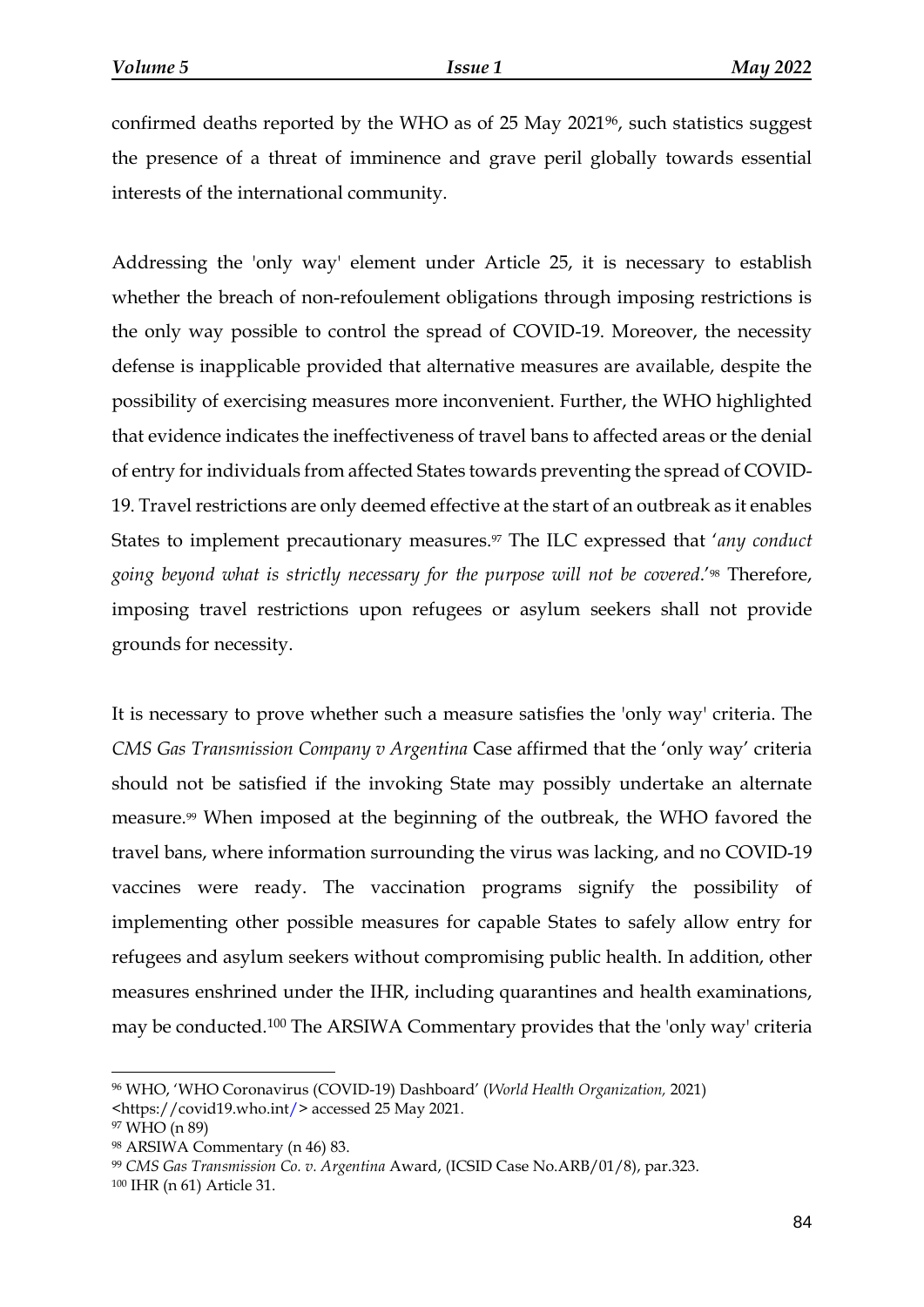are not limited upon unilateral action, however extending towards cooperative action with other States or international organizations. For instance, the International Organization for Migration (IOM), alongside authorized institutions of the USA, has conducted vaccination programs since 2012 prior to resettlement.<sup>101</sup> This ensures the protection of refugees arriving in the United States from preventable diseases. The IOM further extends its collaboration with over 22 States in providing vaccinations.<sup>102</sup> Altogether, such a measure is a feasible approach towards mitigating the cross-border spread of COVID-19. For obvious reasons, accessibility towards vaccinations may vary between States. Nevertheless, this shall not justify the non-entry of refugees and asylum seekers in States lacking accessibility to vaccines. Through the IHR, the WHO urges the implementation of the IHR with respect to '*dignity, human rights and fundamental freedoms of persons*'.<sup>103</sup> The IHR generally strives for 'unnecessary interference with traffic and trade'; depriving human rights through the nonadmittance and refoulement of individuals would potentially intefere with respect for human rights, and fundamental freedoms of persons. <sup>104</sup> Thus, screening measures and quarantines may be undertaken in a manner consistent with the principle of nonrefoulement.<sup>105</sup>

Subsequently, the conduct shall not seriously impair an essential interest of another State or the international community. This urges the importance of balancing essential interests of the invoking State and the interests of other States involved. A violation of the non-refoulement principle as provided under Article 33(1) of the Refugee Convention may potentially threaten the lives and freedoms of refugees and asylum seekers '*on account of his race, religion, nationality, membership of a particular social group or political opinion'.* Human rights obligations, often comprising an erga omnes nature,

<sup>101</sup> International Organization for Migration 'Vaccination' (*International Organization for Migration*, 2021) <https://www.iom.int/vaccination> accessed 31 May 2021.

<sup>102</sup> Ibid.

<sup>103</sup> IHR (n 61) Article 3.

<sup>104</sup> Adam Ferhani & Simon Rushton, 'The International Heath Regulations, COVID-19, and bordering practices: Who gets in, what grets out, and who gets rescued?' (2020) Contemporary Security Policy, 465.

<sup>105</sup> Selma (n 44) 979.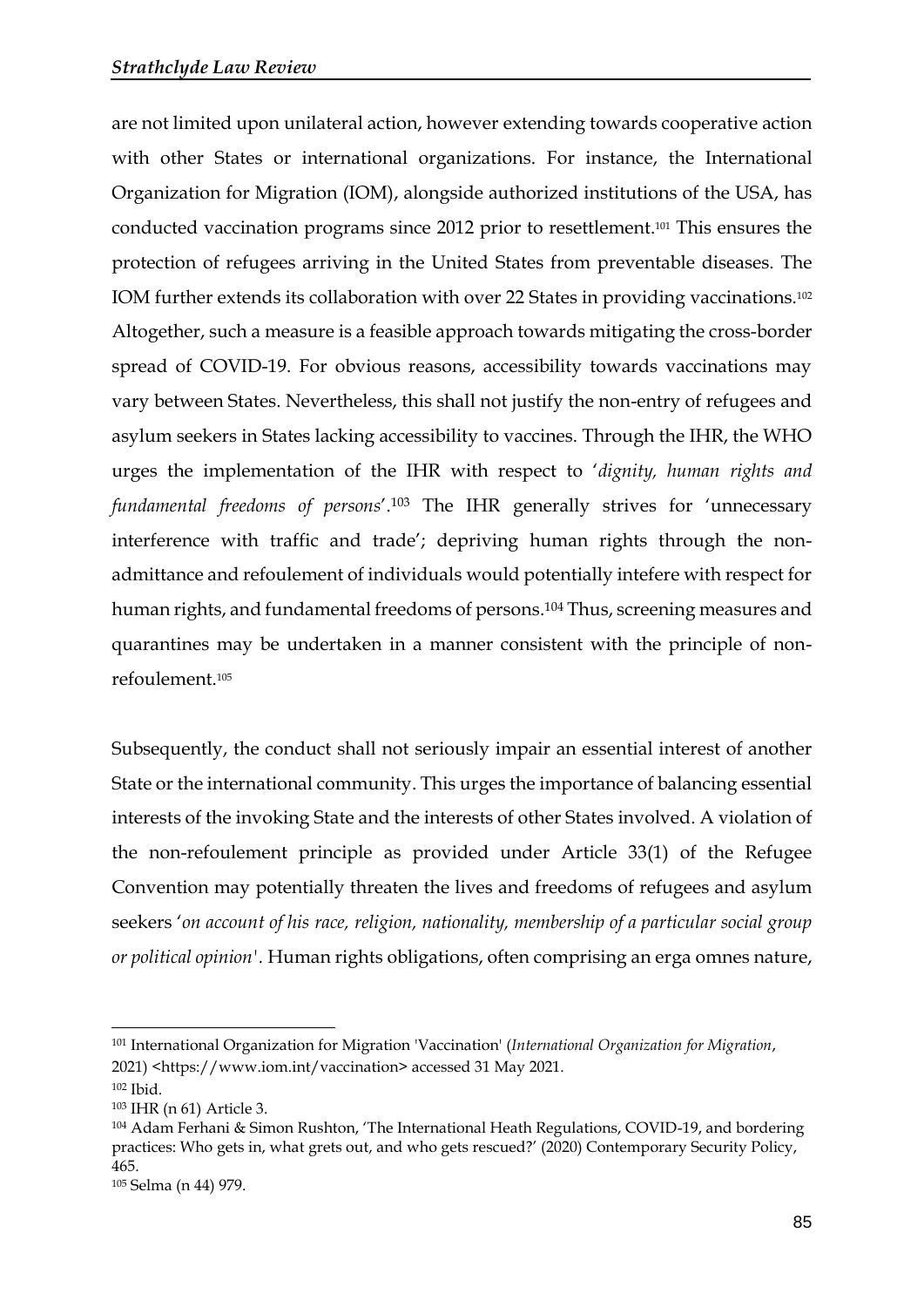are often regarded as an essential interest of the international community.<sup>106</sup> The International Criminal Tribunal for the former Yugoslavia (ICTY) *Furundzija* Case further elaborated *erga omnes* obligations as obligations owed towards the international community as a whole. Thus, '*the violation of such obligation simultaneously constitutes a breach of the correlative right of all members of the international community and gives rise to a claim for compliance accruing to each and every member'.* <sup>107</sup> Furthermore, to establish whether the breach of non-refoulement obligations may harm international community interests, its status as an *erga omnes* obligation shall be established. In discussing the *erga omnes* obligation, the ICJ Barcelona Traction Case is relevant and highly referred to.<sup>108</sup> The case provides various principles and obligations in which *erga omnes* obligations are owed to. Although the obligation of non-refoulement is not explicitly included, the case *inter alia* expressed the prohibition of torture and genocide, respectively.<sup>109</sup> Correspondingly, it is arguable that an *erga omnes* obligation is breached by the invoking State through a travel ban, ultimately risking torture or genocide of refugees and asylum seekers.

To successfully invoke necessity, Article 25 of the ARSIWA provides that the invoking State shall not contribute to the circumstance of necessity. Notably, the ICJ rejected Hungary's attempt to invoke the necessity defense in the *Gabčikovo-Nagymaros* Case as Hungary was declared to have contributed to the circumstance.<sup>110</sup> This is made clear by the ARSIWA Commentary, which provides that State contribution upon the circumstance of necessity shall be '*sufficiently substantial and not merely incidental or peripheral*.' <sup>111</sup> The *CMS Gas Transmission Company v Argentina* Case, a landmark case towards the development of necessity, further stresses the '*not merely incidental or peripheral'* <sup>112</sup> requirement. Additionally, the *CMS* Tribunal notably established that

<sup>106</sup> Cedric Ryngaert, 'State Responsibility, Necessity, and Human Rights' (2010) 41 Netherlands Yearbook of International. Law 79, 82.

<sup>107</sup> *Prosecutor v Furundzija* (Judgment) International Criminal Tribunal for the former Yugoslavia (10 December 1998) 38 ILM, 1999, par.151.

<sup>108</sup> Boed (n 92) 31.

<sup>109</sup> *Barcelona Traction, Light and Power Co. Ltd.* (*Belgium/Spain*) (Judgment) [1970] ICJ Rep 3, par.34. <sup>110</sup> *Gabčikovo-Nagymaros* Case (n 25) par.57.

<sup>111</sup> ARSIWA Commentary (n 46) 84.

<sup>112</sup> CMS (n 99), par. 328.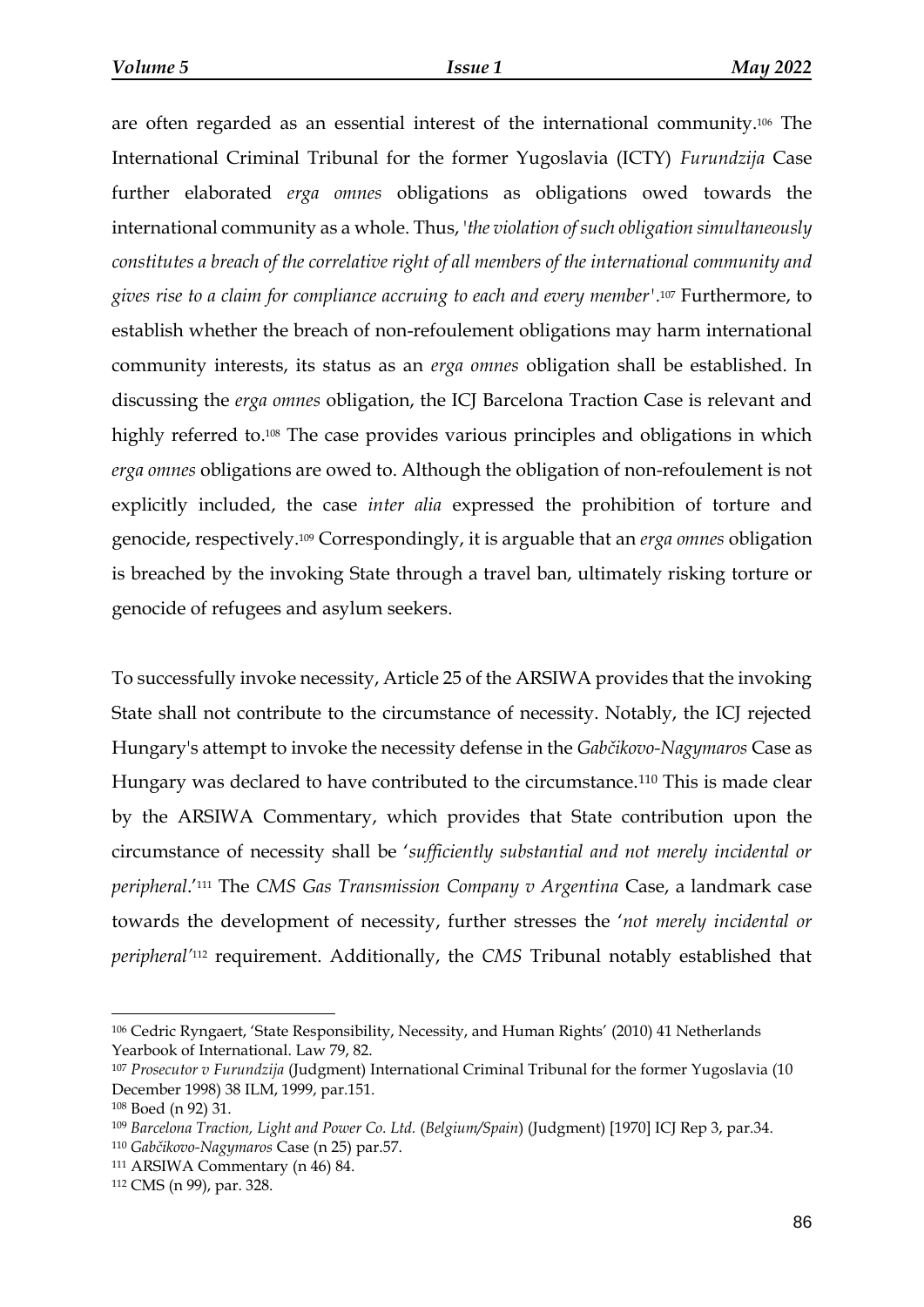Argentina's financial emergency derives from internal and external variables, accounting for the regulations and policies in construing the State's contribution.<sup>113</sup> Ultimately, it is safe to infer that the necessity defense demands a higher threshold than distress under Article 24 of the ARSIWA. Thus, it could be argued that the lack of State efforts towards public healthcare measures may have contributed to the spread of the Pandemic. If sufficient funds and appropriate actions were allocated towards public health, the spread of COVID-19 in the population could have possibly been under control. In this case, although the novel coronavirus originates from China, internal factors such as the lack of State policies and health services may prevent invoking the necessity defense.

### *E. Compliance with Peremptory Norms*

Putting aside whether the circumstances precluding wrongfulness under Chapter V of the ARSIWA may legitimately be invoked, an interesting issue derives from whether a conflicting obligation with a peremptory norm of general international law may hinder the application of Articles 23-25. The subject dwells from Article 51 of the VCLT, which provides a treaty void if a peremptory norm is violated. Further, Article 64 VCLT States that an earlier treaty contradicting a new peremptory norm shall, in the same manner, be deemed void.<sup>114</sup> The ILC emphasized the prevalence of an obligation deriving from a peremptory norm when a conflict arises concerning State obligations under a treaty, and a peremptory norm of general international law. Correspondingly, even if the previously discussed provisions may be invoked successfully, ultimately the compliance with peremptory norms of general international law shall prevail.<sup>115</sup>

Whether compliance with peremptory norms may hinder the application of the circumstances precluding wrongfulness, it is necessary to assess whether the principle of non-refoulement has attained the norm of *jus cogens* under international law. The

<sup>113</sup> Ibid 328-329.

<sup>114</sup> ARSIWA Commentary (n 46) 84.

<sup>115</sup> Ibid 85.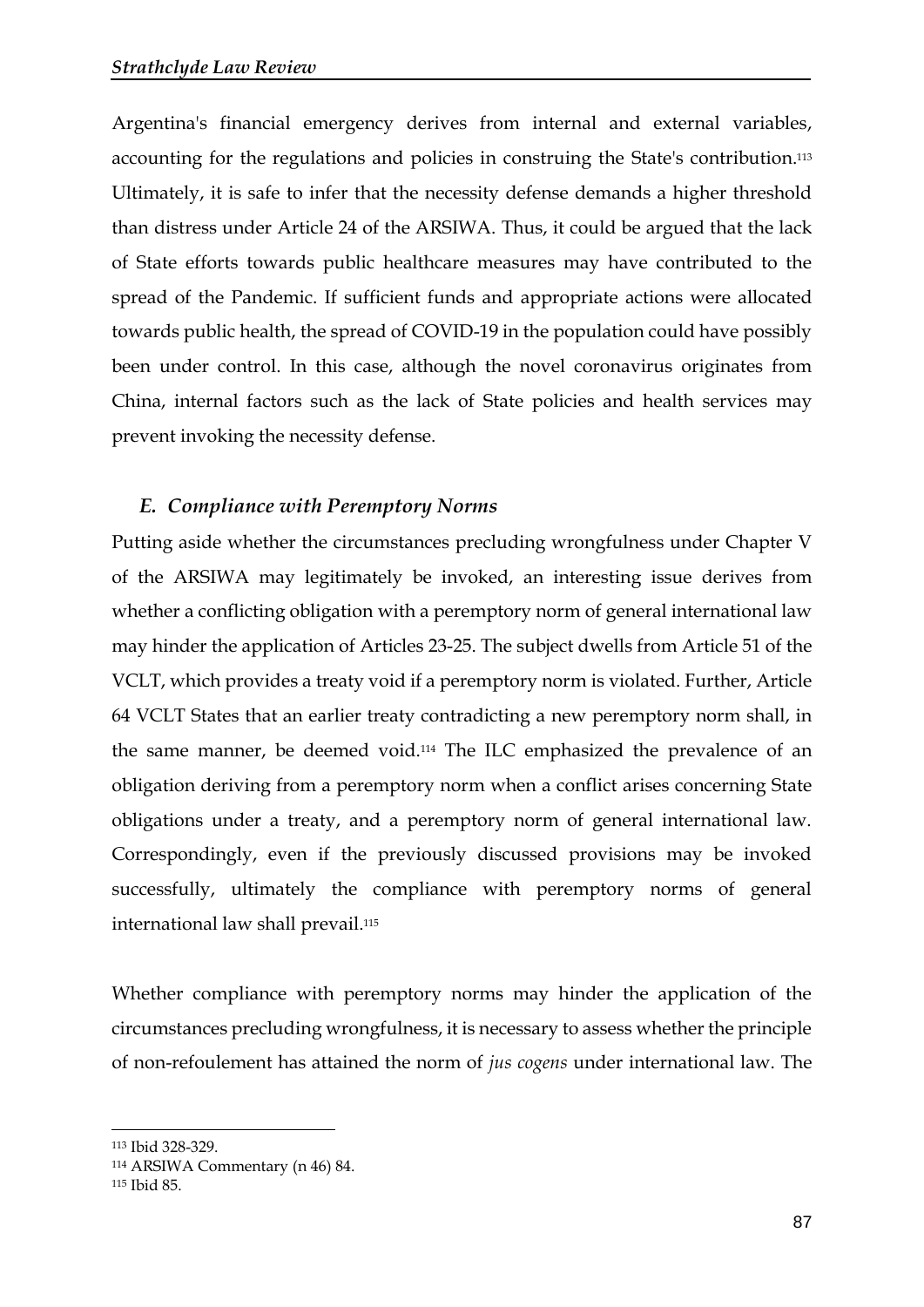principle of non-refoulement is recognized as a fundamental human right to be guaranteed for refugees and asylum seekers.<sup>116</sup> The non-refoulement principle is also attributed towards the *jus* cogens norm of the prohibition of torture through imposing risks of torture through refoulement.<sup>117</sup> The non-refoulement principle is also subject to various arguments, affirming its *jus cogens* status by its nature.<sup>118</sup> According to Article 53 of the VCLT, the elements of establishing *jus* cogens are as follows: (1) acceptance and recognition of the international community of States as a whole; (b) norm to which no derogation is permitted. The classification of the non-refoulement principle as a *jus cogens* norm shall be construed in light of the following facts.<sup>119</sup> Notably, the UNHRC has declared in its Advisory Opinion that the principle of nonrefoulement under Article 33 of the Refugee Convention and supplemented through various international human rights instruments fulfill the elements of customary international law.

States upholding the principle of non-refoulement extends beyond State parties of the Refugee Convention and its 1967 Protocol. <sup>120</sup> The non-refoulement principle is recognized in various legal instruments as having attained the *jus cogens* status.<sup>121</sup> Referring to the case of South America, the 1984 Cartagena Declaration of Refugees upholds the non-refoulement principle for its prominence in safeguarding refugees.<sup>122</sup> Thus, the Declaration provides that the principle shall be recognized as *jus cogens*, 123 which is well accepted by the Inter-American Commission Human Rights and the OAS General Assembly. Scholars have heavily relied on State practices to finally conclude that the non-refoulement principle may in fact be classified as *jus cogens*, as

<sup>116</sup> Selma (n 44) 973.

<sup>117</sup> Advisory Opinion (n 18) 11.

<sup>118</sup> Cordula Droege, 'Transfers of Detainees: Legal Framework, *Non-Refoulement* and Contemporary Challenges' (2008) 90 Int. Rev. Red Cross 669, 670.

<sup>119</sup> Sigit Riyanto, 'The Refoulement Principle and Its Relevance in the International Law System' (2010) 7 IJIL 695, 706.

<sup>120</sup> Riyanto (n 119).

<sup>121</sup> Ibid.

<sup>122</sup> Jean Allain, 'The Jus Cogens *Nature of Non-Refoulement*' (2002) 13 International Journal of Refugee Law 533, 539.

<sup>123</sup> UNHCR, 'Collection of International Instruments and Other Legal Texts Concerning Refugees and Displaced Persons: Regional Instruments' (1995) 206.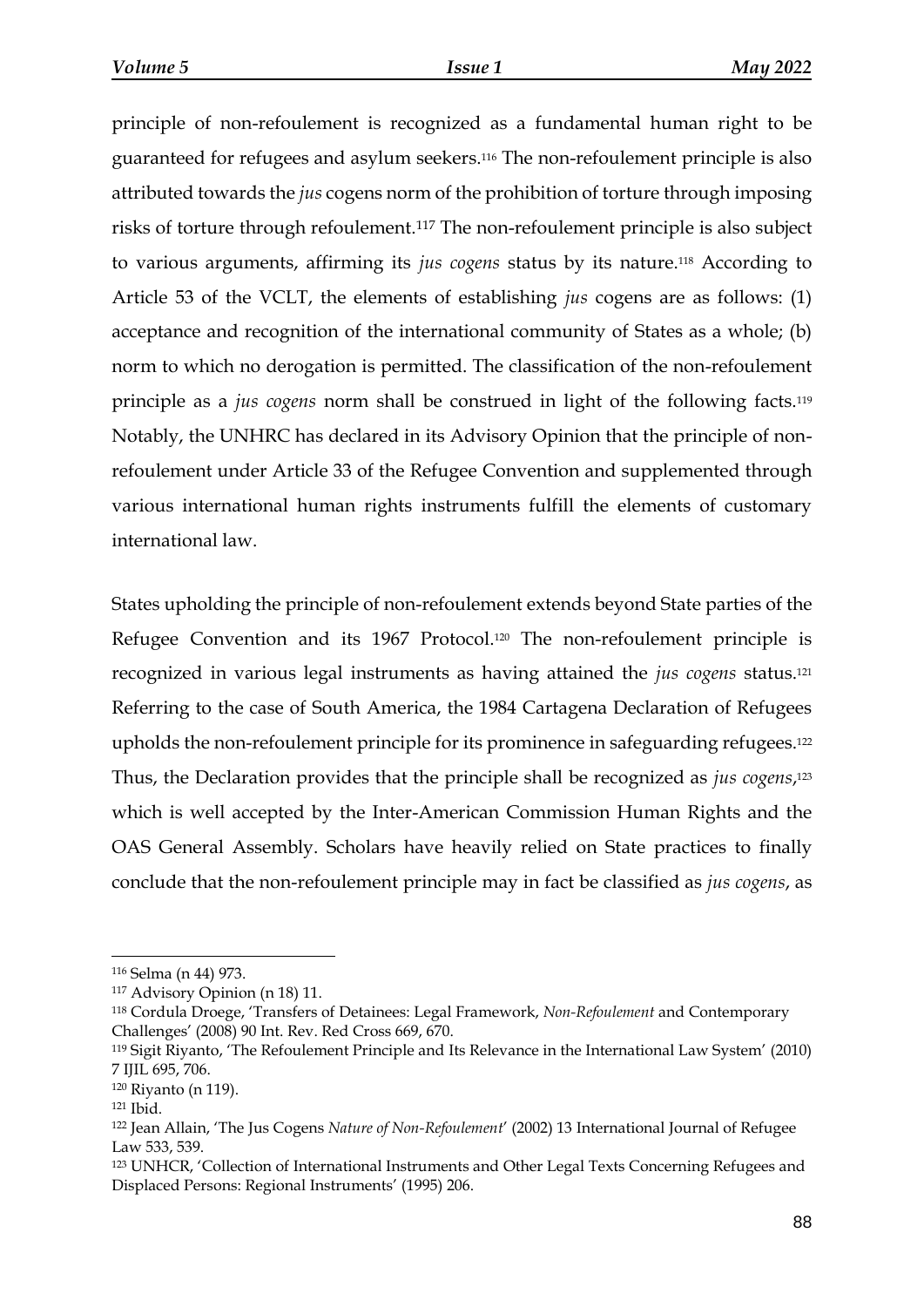established by Harold Koh.<sup>124</sup> An affirmation of the non-refoulement principle of having attained the *jus* cogens norm is present in practices by the UNHCR.<sup>125</sup> Under Article 42(1), the Refugee Convention regards Article 33 as part of the non-reservable provisions, with various conclusions from the UNHCR Executive Committee in the 1980s which provide that the principle is essential and is within the process of attaining the *jus cogens* status.<sup>126</sup> Further, in 1996, the Executive Committee declared the principle of having attained the norm of *jus cogens* by establishing that the principle is indeed subject to no derogation.<sup>127</sup>

In tandem, the non-refoulement principle as a *jus cogens* norm is highly regarded by international law scholars and experts.<sup>128</sup> Pursuant to Article 38(1) of the Statute of the International Court of Justice ('**ICJ Statute**'), the teachings of international law scholars and experts may be deemed as a source of international law. As a result, States are obliged to adhere to non-refoulement in the event if a circumstance precludes wrongfulness.

## *5. Conclusion*

Having assessed the two provisions as premises to terminate or suspend treaty obligations under the VCLT, it is safe to say that none of the provisions are likely to be successful in evading non-refoulement obligations. The impossibility of performance under Article 61 VCLT provides an extremely high threshold to fulfill as it requires the disappearance or destruction of an object. This is unlikely impossible to achieve in the context of non-refoulement since no object faces disappearance or destruction in relation to the execution of the Refugee Convention. Furthermore, the fundamental change of circumstances under Article 62 of the VCLT does not provide a reliable defense for terminating or withdrawing from a treaty since the drafting

<sup>124</sup> WHO (n 71), Allain (n 99) 540.

<sup>125</sup> Riyanto (n 119) 707.

<sup>126</sup> Ibid.

<sup>127</sup> Executive Committee Conclusion, 'General Conclusion on International Protection No. 79/1996' (1996) UN Doc A/AC.96/878 and 12A (A/51/12/Add.1).

<sup>128</sup> Riyanto (n 119) 707.